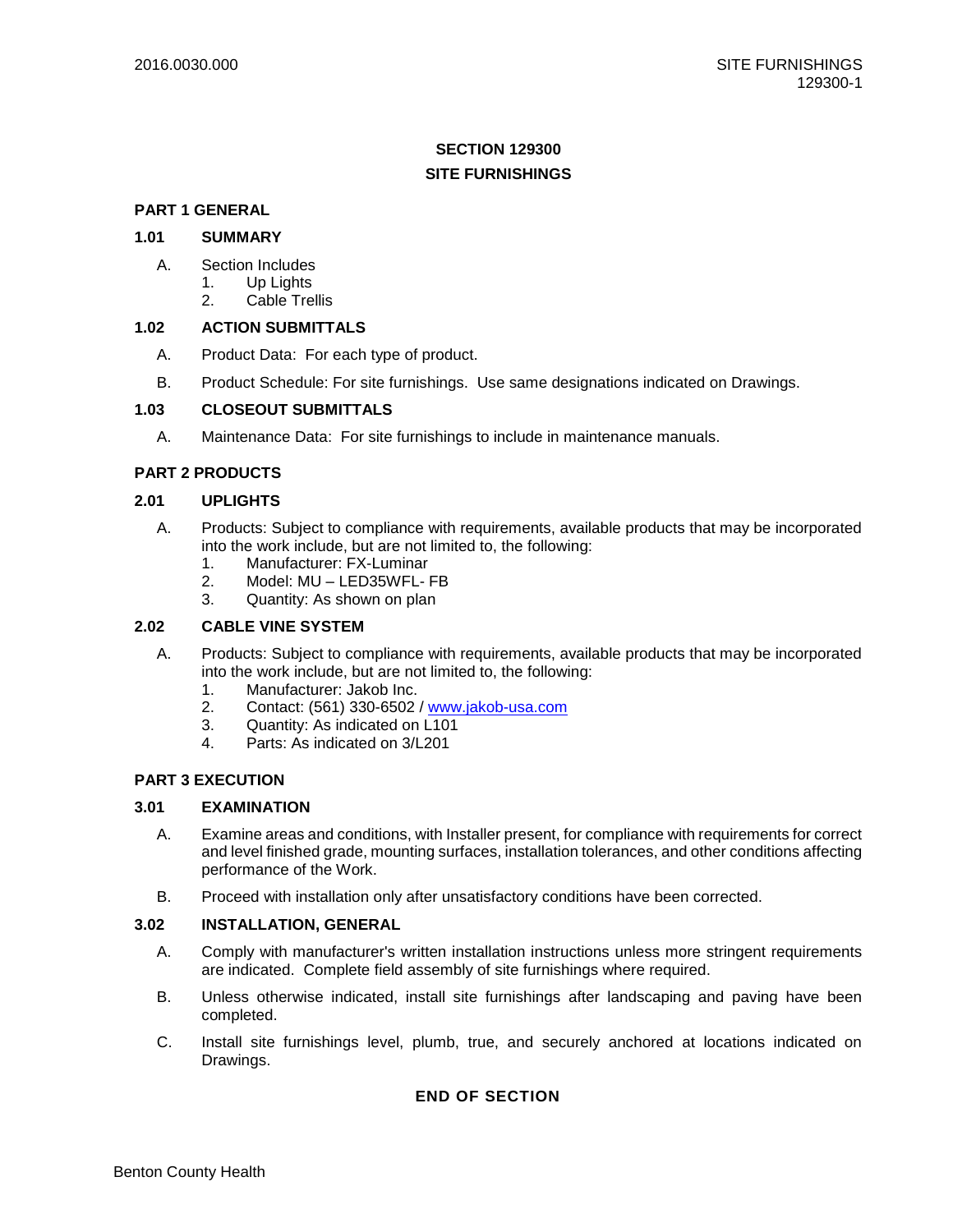# **SECTION 328400 IRRIGATION**

### **PART 1 GENERAL**

### **1.01 SECTION INCLUDES**

- A. It is the intent of the specifications and drawings that the finished system is complete in every respect and shall be ready for operation satisfactory to the Owner.
- B. The work shall include all materials, labor, services, transportation, and equipment necessary to perform the work as indicated on the drawings, in this specification, and as necessary to complete the contract.

### **1.02 CONSTRUCTION DRAWINGS**

- A. Due to the scale of the drawings, it is not possible to indicate all offsets, fittings, sleeves, etc. which may be required. The Contractor shall carefully investigate the structural and finished conditions affecting all of his work and plan his work accordingly, furnishing such fittings, etc. as may be required to meet such conditions. Drawings are generally diagrammatic and indicative of the work to be installed. The work shall be installed in such a manner as to avoid conflicts between irrigation systems, planting, and architectural features.
- B. All work called for on the drawings by notes or details shall be furnished and installed whether or not specifically mentioned in the specifications. When an item is shown on the plans but not shown on the specifications or vice versa, it shall be deemed to be as shown on both. The Landscape Architect shall have final authority for clarification.
- C. The Contractor shall not willfully install the irrigation system as shown on the drawings when it is obvious in the field that obstructions, grade differences or discrepancies in area dimensions exist that might not have been considered in engineering. Such obstructions or differences should be brought to the attention of the Landscape Architect as soon as detected. In the event this notification is not performed, the Irrigation Contractor shall assume full responsibility for any revision necessary.

### **1.03 QUALITY ASSURANCE**

- A. Provide at least one English speaking person who shall be present at all times during execution of this portion of the work and who shall be thoroughly familiar with the type of materials being installed and the manufacturer's recommended methods of installation and who shall direct all work performed under this section.
- B. Manufacturer's directions and detailed drawings shall be followed in all cases where the manufacturer of articles used in this contract furnishes directions covering points not shown in the drawings and specifications.
- C. All local, municipal, and state laws, rules and regulations governing or relating to any portion of this work are hereby incorporated into and made a part of these specifications, and there provisions shall be carried out by the Contractor. Anything contained in these specifications shall not be construed to conflict with any of the above rules and regulations of the same. However, when these specifications and drawings call for or describe materials, workmanship, or construction of a better quality, higher standard, or larger size than is required by the above rules and regulations, the provisions of these specifications and drawings shall take precedence.
- D. All materials supplied for this project shall be new and free from any defects. All defective materials shall be replaced immediately at no additional cost to Owner.
- E. The Contractor shall secure the required licenses and permits including payments of charges and fees, give required notices to public authorities, verify permits secured or arrangements made

by others affecting the work of this section.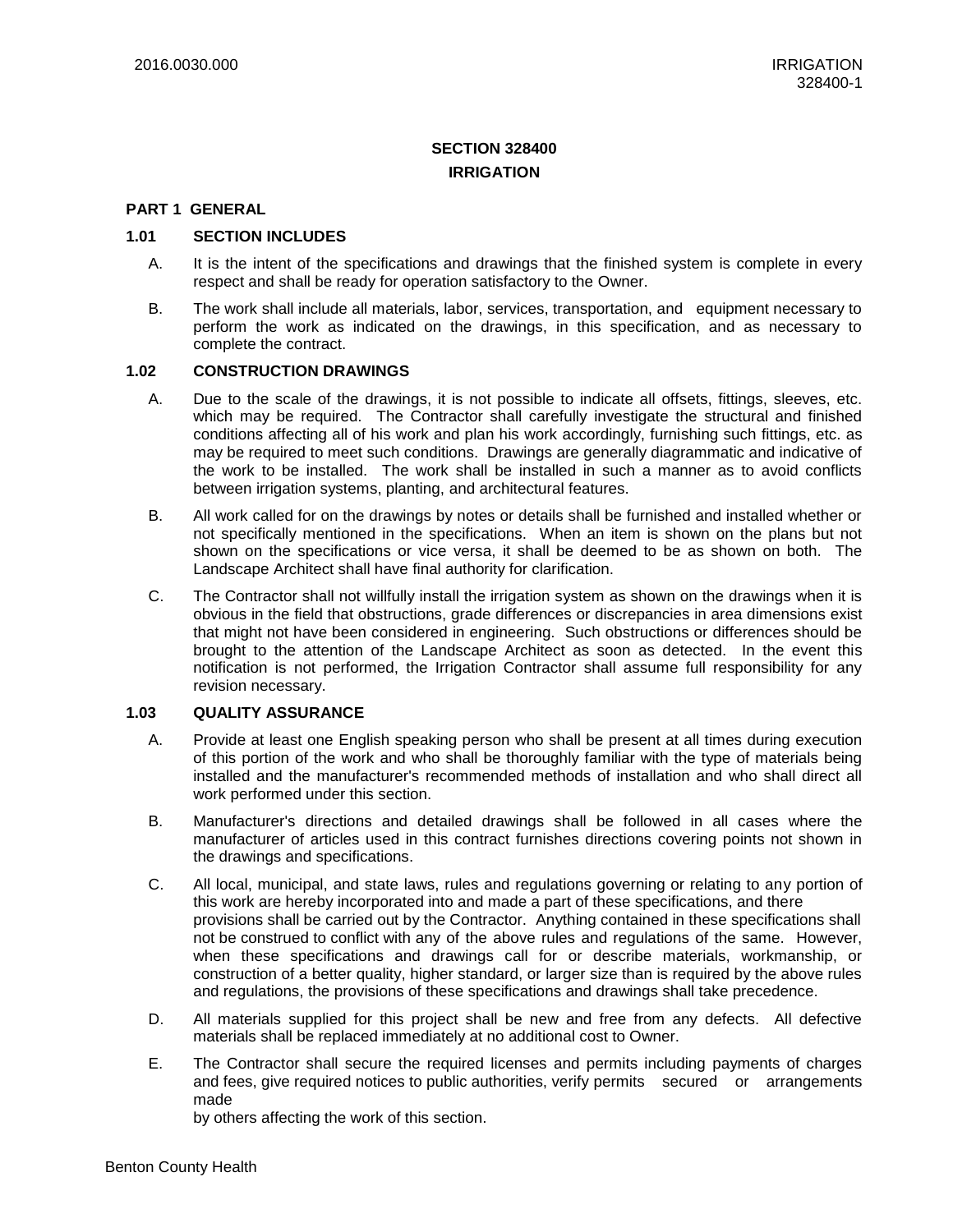- F. Submittals
- G. Materials List:
	- 1. After award of contract and before any irrigation system materials are delivered to the job site, submit to the Owner a complete list of all irrigation systems, materials, or processes proposed to be furnished and installed as part of this contract.
	- 2. Show manufacturer's name and catalog number for each item, furnish complete catalog cuts and technical data; furnish the manufacturer's recommendations as to the method of installation.
	- 3. No substitutions will be allowed without prior written acceptance by the Landscape Architect or Owner's authorized representative.
	- 4. Manufacturer's warranties shall not relieve the Contractor of his liability under the guarantee. Such warranties shall only supplement the guarantee.
- H. Substitutions:
	- 1. If the Irrigation Contractor wishes to substitute any equipment or materials for those equipment or materials listed on the irrigation drawings and specifications, he may do so by providing the following information to the Landscape Architect or Owner's authorized representative for approval.
	- 2. Provide a written statement indicating the reason for making the substitution.
	- 3. Provide catalog cut sheets, technical data, and performance information for each substitute item.
	- 4. Provide in writing the difference in installed price if the item is accepted.

### **1.04 EXISTING CONDITION**

- A. The Contractor shall verify and be familiar with the locations, size and detail of points of connection provided as the source of water, and electrical supply.
- B. Irrigation design is based on the available static water pressure shown on the drawings. Contractor shall verify static water on the project prior to the start of construction. Should a discrepancy exist, notify the Landscape Architect and Owner's authorized representative prior to beginning construction.
- C. Prior to cutting into the soil, the Contractor shall locate all cables, conduits, sewer septic tanks, and other utilities as are commonly encountered underground and he shall take proper precautions not to damage or disturb such improvements. If a conflict exists between such obstacles and the proposed work, the Contractor shall promptly notify the Landscape Architect and Owner who will arrange for re-location.
- D. The Contractor will proceed in the same manner if a solid rock obstruction or any other such conditions are encountered.

The Contractor shall protect all existing utilities and features to remain on anadjacent to the project

site during construction. Contractor shall repair, at his own cost, all damage resulting from his operations or negligence.

E. The Irrigation Contractor shall coordinate with the General Contractor for installation of required sleeves as shown on the plans.

### **1.05 CONSTRUCTION OBSERVATIONS**

- A. The Contractor shall permit the Landscape Architect and Owner's authorized representative to visit and review at all times any part of the work and shall provide safe access for such visits.
- B. Where the specifications require work to be tested by the Contractor, it shall not be covered over until accepted by the Landscape Architect, Owner's authorized representative, and/or governing agencies. The Contractor shall be solely responsible for notifying the Landscape Architect, Owner, and governing agencies, a minimum of 48 hours in advance, where and when the work is ready for testing. Should any work be covered without testing or acceptance, it shall be, if so ordered, uncovered at the Contractor's expense.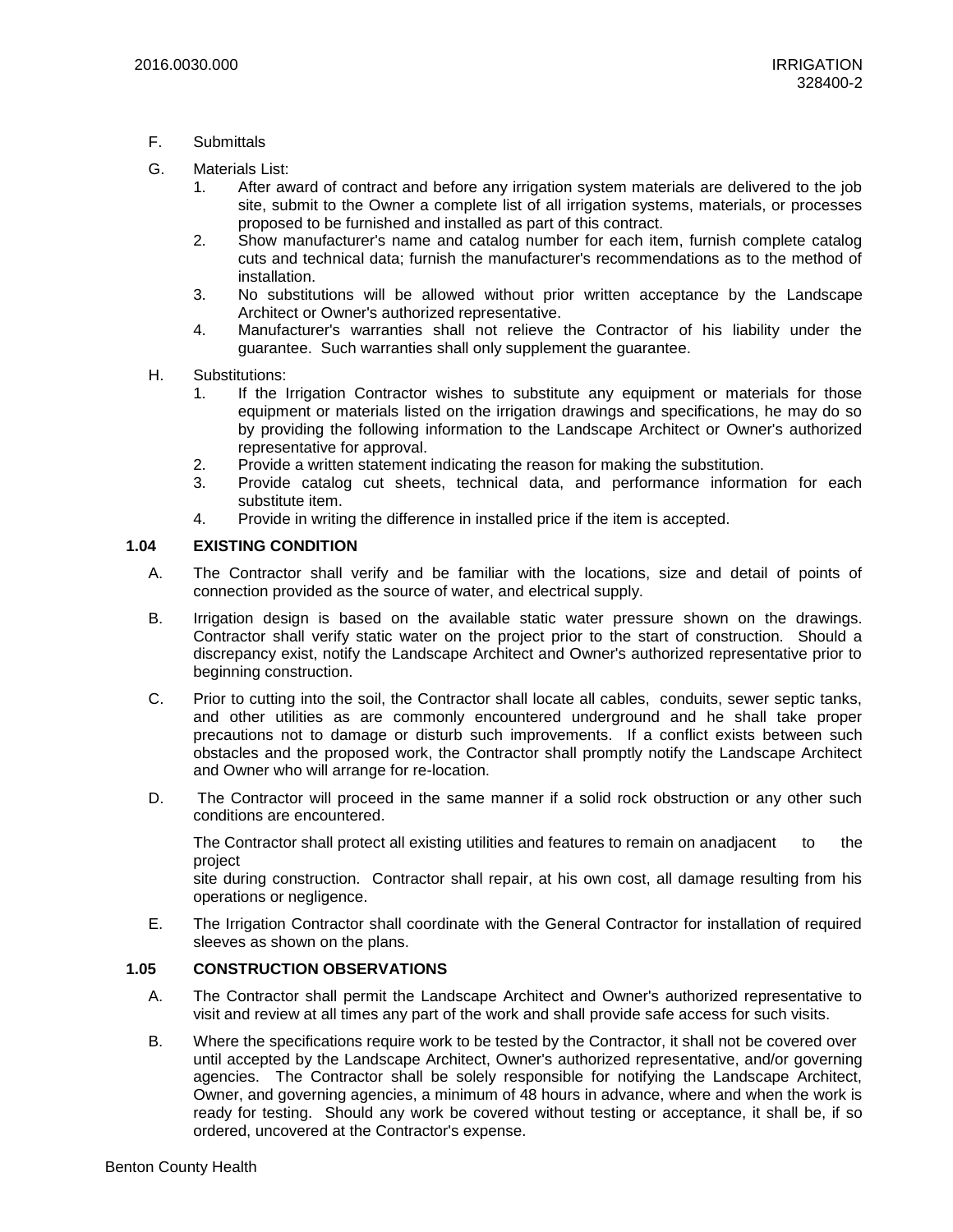- C. Reviews will be required for the following at a minimum:
	- 1. Pressure test of irrigation main line (Four hours at 125 PSI or 120% of static water pressure, whichever is greater.)
	- 2. Coverage test of irrigation system prior to installation of plant material.
	- 3. Substantial Completion Punch List shall be conducted when Contractor has completed all portions of the work and prior to start of maintenance period. Contractor shall provide progress Record Drawings for review by Landscape Architect.
	- 4. Substantial Completion Punch List Follow-up shall be conducted within three weeks of initial punch list to confirm 100% completion of work Provide completed Record Drawings.
	- 5. Post Maintenance Final Acceptance shall be conducted at the end of the Maintenance Period.
	- 6. Site observations and testing will not commence without the record drawings as prepared by the Irrigation Contractor. Record drawings must complete and up to date for each site visit.
	- 7. Work which fails testing and is not accepted will be re-tested. Hourly rates and expenses of the Landscape Architect, Owner's authorized representative, and governing agencies for re-observations or re-testing will be paid by the Irrigation Contractor at no additional expense to Owner.

### **1.06 STORAGE AND HANDLING**

A. Use all means necessary to protect irrigation system materials before, during, and after installation

and to protect the installation work and materials of all other trades. In the event of damage, immediately make all repairs and replacements necessary to the acceptance of the Landscape Architect and Owner and at no additional cost to the Owner.

B. Exercise care in handling, loading, unloading, and storing plastic pipe and fittings under cover until ready to install. Transport plastic pipe only on a vehicle with a bed long enough to allow the pipe to lay flat to avoid undue bending and concentrated external load

### **1.07 CLEANUP AND DISPOSAL**

- A. Dispose of waste, trash, and debris in accordance with applicable laws and ordinances and as prescribed by authorities having jurisdiction. Bury no such waste material and debris on the site. Burning of trash and debris will not be permitted. The Contractor shall remove and dispose of rubbish and debris generated by his work and workmen at frequent intervals or when ordered to do so by the Owner's authorized representative.
- B. At the time of completion the entire site will be cleared of tools, equipment, rubbish and debris which shall be disposed of off-site in a legal disposal area.

# **1.08 TURNOVER ITEMS**

- A. Record Drawings:
	- 1. Record accurately on one set of contract drawings all changes in the work constituting departures from the original contract drawings.
	- 2. The changes and dimensions shall be recorded in a legible and workmanlike manner to the satisfaction of the owner. Prior to final observation of work, submit record drawings to the Landscape Architect or Owner's authorized representative.
	- 3. Dimensions from/to permanent points of reference such as buildings, sidewalks, curbs, etc.

shall be shown. Data on record drawings shall be recorded on a day to day basis as the project is being installed. All lettering on drawings shall be minimum 1/8 inch in size.

- 4. Show locations and depths of the following items:
- 5. Point of connection (including water POC, master control valves, quick couplers, etc.)
- 6. Routing of sprinkler pressure lines (dimensions shown at a maximum of 100 feet along routing)
- 7. Isolation valves
- 8. Automatic remote control valves
- 9. Quick coupling valves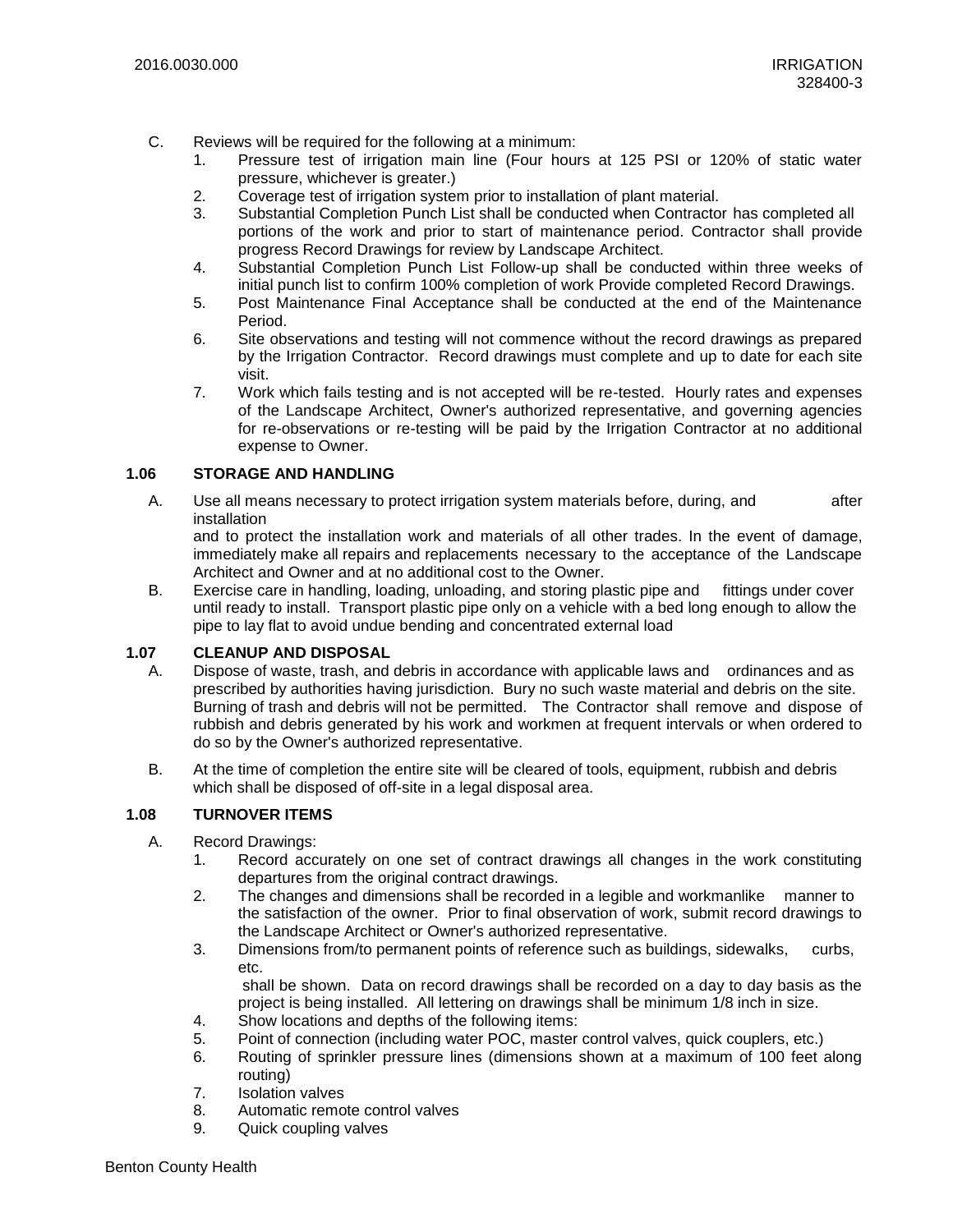- 10. Routing of control wires
- 11. Irrigation controllers
- 12. Related equipment (as may be directed)
- 13. Maintain record drawings on site at all times. Upon completion of work, transfer all as-built information and dimensions to reproducible mylar prints.
- B. Controller Charts:
	- 1. Record drawings must be approved by Landscape Architect and/or Owner's authorized representative before charts are prepared.
	- 2. Provide one controller chart for each automatic controller. Chart shall show the area covered by the particular controller.
	- 3. The chart is to be a reduced copy of the actual "record" drawing. In the event the controller sequence is not legible when the drawing is reduced, it shall be enlarged to a readable size.
	- 4. When completed and approved, the chart shall be hermetically sealed between two pieces of plastic, each piece being a minimum 20 mils in thickness.
- C. Operation and Maintenance Manuals:
	- 1. Two individually bound copies of operation and maintenance manuals shall be delivered to the Landscape Architect or Owner's authorized representative at least 10 calendar days prior to final observations. The manuals shall describe the material installed and the proper operation of the system.
	- 2. Each complete, bound manual shall include the following information:
		- a. Index sheet stating Contractor's address and telephone number, duration of guarantee period, list of equipment including names and addresses of local manufacturer representatives.
		- b. Operating and maintenance instructions for all equipment.
		- c. Spare parts list and related manufacturer information for all equipment.
- D. Equipment:
	- 1. Supply as a part of this contract the following items:
	- 2. Two (2) wrenches for disassembly and adjustment of each type of sprinkler head used in the irrigation system.
	- 3. Three 30-inch sprinkler keys for manual operation of control valves.
	- 4. Two keys for each automatic controller.
	- 5. Two quick coupler keys with a 1" bronze hose bib, bent nose type with hand wheel and two coupler lid keys.
	- 6. One valve box cover key or wrench.
	- 7. Six extra sprinkler heads of each size and type.
	- 8. The above equipment shall be turned over to Owner's authorized representative at the final observation.
	- 9. COMPLETION
- E. At the time of the Substantial Completion Punch List Observation, the Landscape Architect, Owner's authorized representative, and governing agencies will observe the work and prepare a list of items to be completed by the Contractor. If deemed in Substantial Completion the Contractor will be directed to begin the Maintenance Period.
- F. Within three (3) weeks of the Substantial Completion Observation a Follow-up Observation will be made to confirm 100% completion of all Punch List items
- G. At the end of the Maintenance Period the work will be reviewed and if deemed in conformance with the Construction Documents a Final Acceptance will be prepared in writing by the Landscape Architect, Owner's authorized representative, and governing agencies
- H. The Owner's authorized representative shall have final authority on all portions of the work.
- I. After the system has been completed, the Contractor shall instruct Owner's authorized representative in the operation and maintenance of the irrigation system and shall furnish a complete set of operating and maintenance instructions.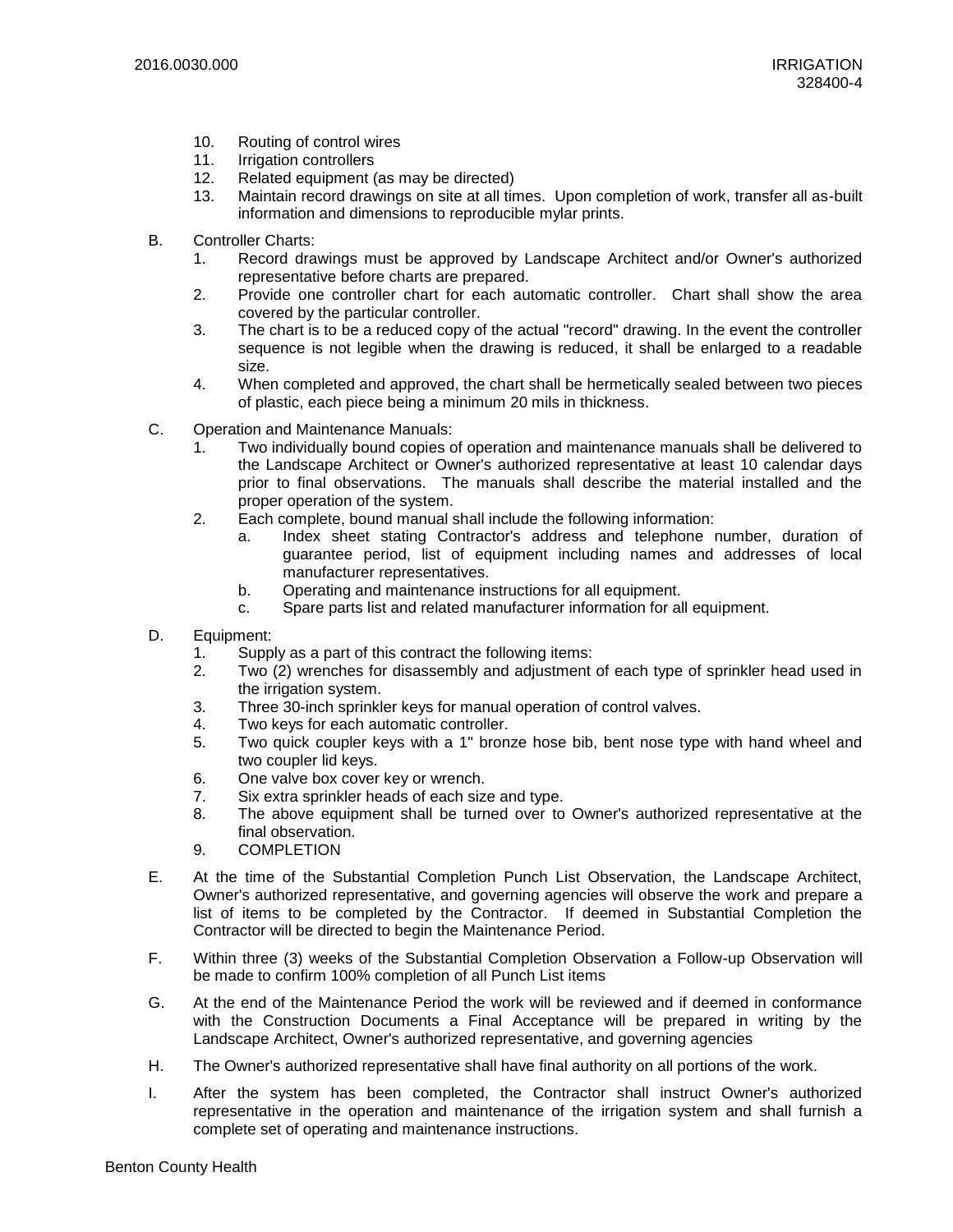J. Any settling of trenches which may occur during the one-year period following acceptance shall be repaired to the owner's satisfaction by the Contractor without any additional expense to the owner. Repairs shall include the complete restoration of all damage to planting, paving or other improvements of any kind as a result of the work.

#### **1.09 GUARANTEE**

- A. The entire sprinkler system, including all work done under this contract, shall be unconditionally guaranteed against all defects and fault of material and workmanship, including settling of backfilled areas below grade, for a period of one (1) year following the filing of the Notice of Completion.
- B. Should any problem with the irrigation system be discovered within the guarantee period, it shall be corrected by the Contractor at no additional expense to owner within ten (10) calendar days of receipt of written notice from Owner. When the nature of the repairs as determined by the Owner constitute an emergency (i.e. broken pressure line) the Owner may proceed to make repairs at the Contractor's expense. Any and all damages to existing improvement resulting either from faulty materials or workmanship, or from the necessary repairs to correct same, shall be repaired to the satisfaction of the owner by the Contractor, all at no additional cost to the Owner.
- C. Guarantee shall be submitted on Contractors own letterhead as follows:
	- 1. GUARANTEE FOR SPRINKLER IRRIGATION SYSTEM
		- We hereby guarantee that the sprinkler irrigation system we have furnished and in-stalled is free from defects in materials and workmanship, and the work has been completed in accordance with the drawings and specifications, ordinary wear and tear and unusual abuse, or neglect excepted. We agree to repair or replace any defective material during the period of one year from date of filing of the Notice of Completion and also to repair or replace any damage resulting from the repairing or replacing of such defects at no additional cost to the owner. We shall make such repairs or re-placements within 10 calendar days following written notification by the owner. In the event of our failure to make such repairs or replacements within the time specified af-ter receipt of written notice from owner, we authorize the owner to proceed to have said repairs or replacements made at our expense and we will pay the costs and charges therefore upon demand.

PROJECT NAME:

PROJECT LOCATION:

CONTRACTOR NAME:

ADDRESS:

TELEPHONE:

SIGNED:

DATE:

### **PART 2 MATERIALS**

#### **2.01 SUMMARY**

A. Use only new materials of the manufacturer, size and type shown on the drawings and specifications. Materials or equipment installed or furnished that do not meet Landscape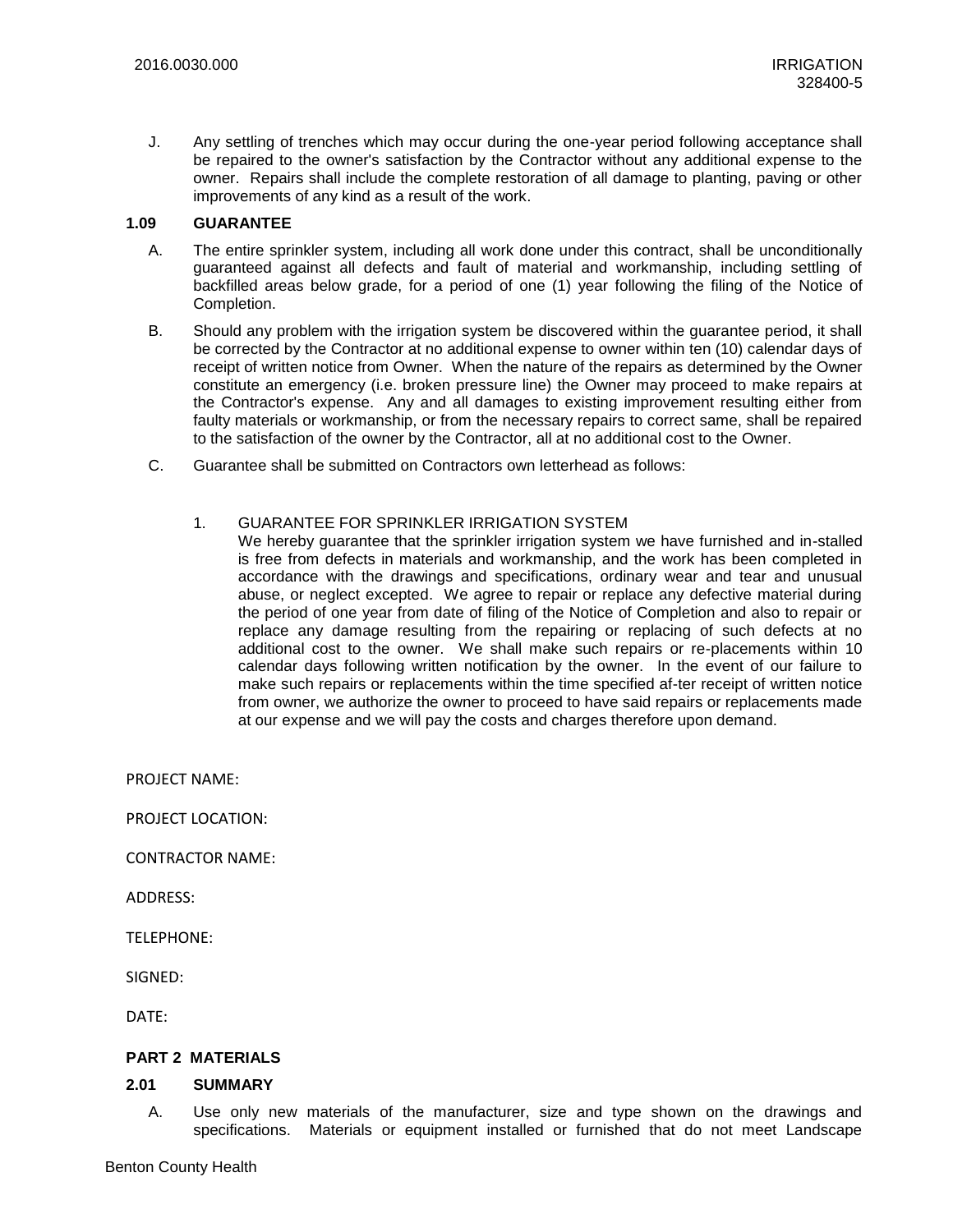Architect's, Owner's, or governing agencies standards will be rejected and shall be removed from the site at no expense to the Owner.

#### **2.02 PIPE**

- A. Pressure supply lines 2 inches in diameter and up to 3 inches in diameter downstream of backflow prevention unit shall be Class 315 solvent weld PVC. Piping shall conform to ASTM D2241.
- B. Pressure supply lines 1 1/2 inches in diameter and smaller downstream of the backflow prevention unit shall be Schedule 40 solvent weld PVC conforming to ASTM D1785. Nonpressure lines 3/4 inch in diameter and larger downstream of the remote control valve shall be Class 200 solvent weld PVC conforming to ASTM D2241.

### C.

### **2.03 PLASTIC PIPE AND FITTINGS**

- A. Pipe shall be marked continuously with manufacturer's name, nominal pipe size, schedule or class, PVC type and grade, National Sanitation Foundation approval, Commercial Standards designation, and date of extrusion.
- B. All plastic pipe shall be extruded of an improved PVC virgin pipe compound in accordance with ASTM D2241 or ASTM D1784.
- C. All solvent weld PVC fittings shall be standard weight Schedule 40 and shall be injection molded of an improved virgin PVC fitting compound. Slip PVC fittings shall be the "deep socket" bracketed type. Threaded plastic fittings shall be injection molded. All tees and ells shall be side gated. All fittings shall conform to ASTM D2466.
- D. All threaded nipples shall be standard weight Schedule 80 with molded threads and shall conform to ASTM D1785.
- E. All plastic pipe pressure lines shall be solvent welded with a two-step process, using primer and solvent cement. All non-pressure laterals shall be solvent welded with a one-step integral primer/solvent. Cement shall be of a fluid consistency, not gel-like or ropy. Solvent cementing shall be in conformance with ASTM D2564 and ASTM D2855.
- F. When connection is plastic to metal, female adapters shall be hand tightened, plus one turn with a strap wrench. Joint compound shall be non-lead base Teflon paste, tape, or equal.

### **2.04 VALVES**

- A. Ball Valves:
	- 1. Ball valves shall be of the manufacturer, size, and type indicated on the drawings.
	- 2. Ball valves shall be constructed of a bronze body, stainless steel ball and stem.
	- 3. Ball valves shall have threaded connections.
	- 4. All ball valves shall have a minimum working pressure of not less than 150 PSI and shall conform to AWWA standards.
- B. Quick Coupler Valves:
	- 1. Quick coupler valves shall be of the manufacturer, size, and type indicated on the drawings.
	- 2. Quick coupler valves shall be brass with a wall thickness guaranteed to withstand normal working pressure of 150 psi without leakage. Valves shall have 1" female threads opening at base, with two-piece body. Valves to be operated only with a coupler key, designed for that purpose. Coupler key is inserted into valve and a positive, watertight connection shall be made between the coupler key and valve.
- C. Automatic Control Valves:
	- 1. Automatic control valves shall be of the manufacturer, size, and type indicated on the drawings.
	- 2. Automatic control valves shall be electrically operated.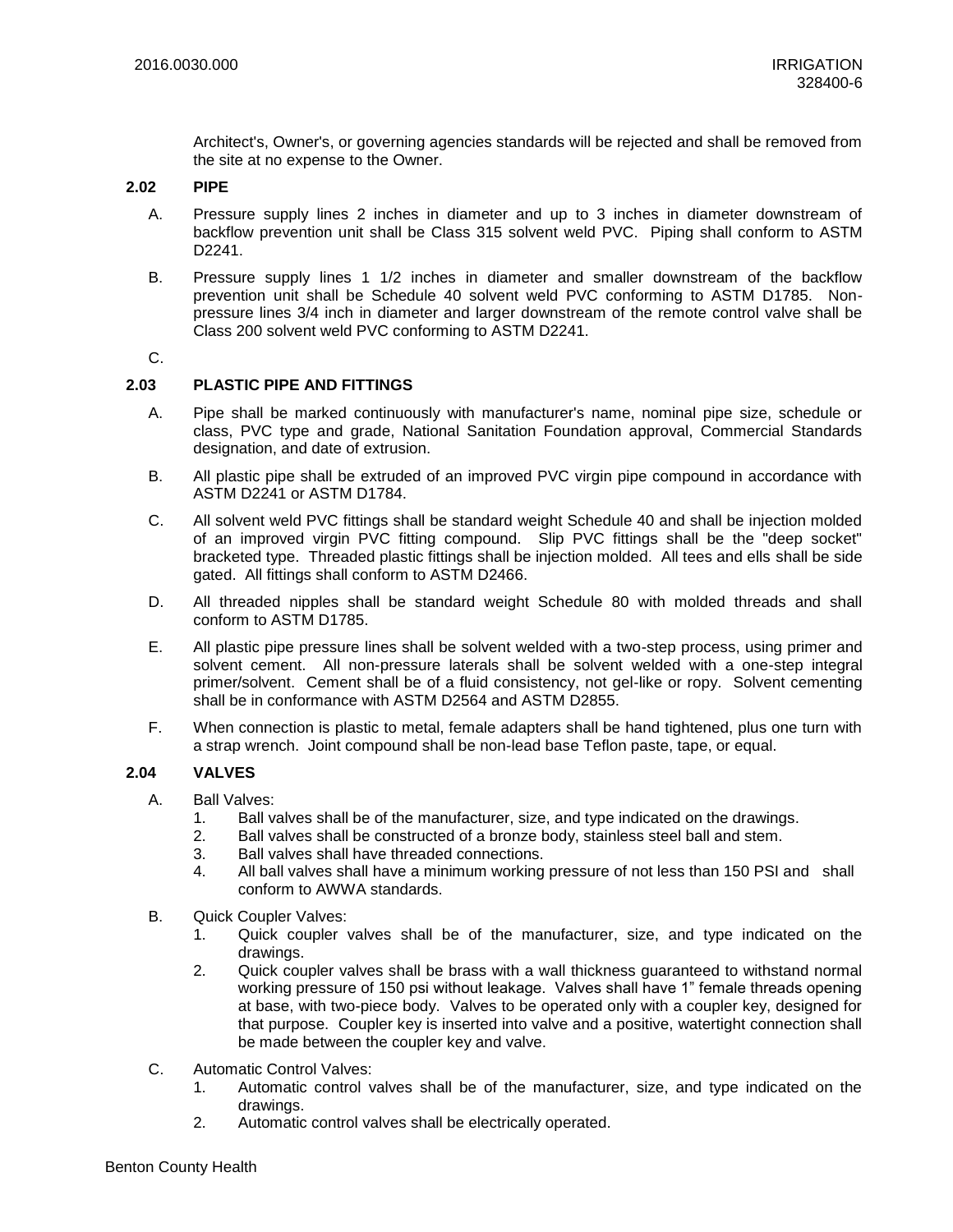### **2.05 VALVE BOXES**

- A. Valve boxes shall be fabricated from a durable, weather-resistant plastic material resistant to sunlight and chemical action of soils.
- B. The valve box cover shall be Black in color
- C. The cover and box shall be capable of sustaining a load of 1,500 pounds.
- D. Valve box extensions shall be by the same manufacturer as the valve box.
- E. Automatic control valve boxes shall be 16"x11"x12" rectangular size. Valve box covers shall be marked "RCV" with the valve identification number "heat branded" onto the cover in 2 inch high letters / numbers.
- F. Ball valve and quick coupler valve boxes shall be 10" circular size. Valve box covers shall be marked with either "BV" or "QCV" "heat branded" onto the cover in 2 inch high letters.

### **2.06 AUTOMATIC CONTROLLER**

A. Automatic controller shall be of the manufacturer, size, and type indicated on the drawings.

#### **2.07 ELECTRICAL**

- A. All electrical equipment shall be NEMA Type 3, waterproofed for exterior installations.
- B. All electrical work shall conform to local codes and ordinances.

### **2.08 LOW VOLTAGE CONTROL WIRING**

- A. Remote control wire shall be direct-burial AWG-UF type, size as indicated on the drawings, and in no case smaller than 14 gauge.
- B. Connections shall be either epoxy-sealed packet type or Penn-Tite connectors.
- C. Ground wires shall be white in color. Control wires shall be red (where two or more controllers are used, the control wires shall be a different color for each controller. These colors shall be noted on the "Record Drawings" plans located on controller door).

### **2.09 IRRIGATION HEADS AND DRIP TUBING**

- A. Irrigation heads and drip tubing shall be of the manufacturer, size, type, with radius of throw, operating pressure, and discharge rate indicated on the drawings.
- B. Irrigation heads and drip tubing shall be used as indicated on the drawings.
- C. Drip tubing connections to PVC lateral lines shall be made using "spin-loc" connections. All connections between drip tubing shall be made using "spin-loc" tees, ells and couplings.

### **2.10 MISCELLANEOUS EQUIPMENT**

A. Equipment such as rain sensors, flush valves, air relief valves and master valves shall be of the manufacturer, size and type indicated on the drawings.

### **PART 3 EXECUTION**

## **3.01 SITE CONDITIONS**

- A. Observations:
	- 1. Prior to all work of this section, carefully observe/review the installed work of all other trades

and verify that all such work is complete to the point where this installation may properly commence.

2. Verify that irrigation that irrigation system may be installed in strict accordance with all pertinent codes and regulations, the original design, the referenced standards and manufacturer's recommendations.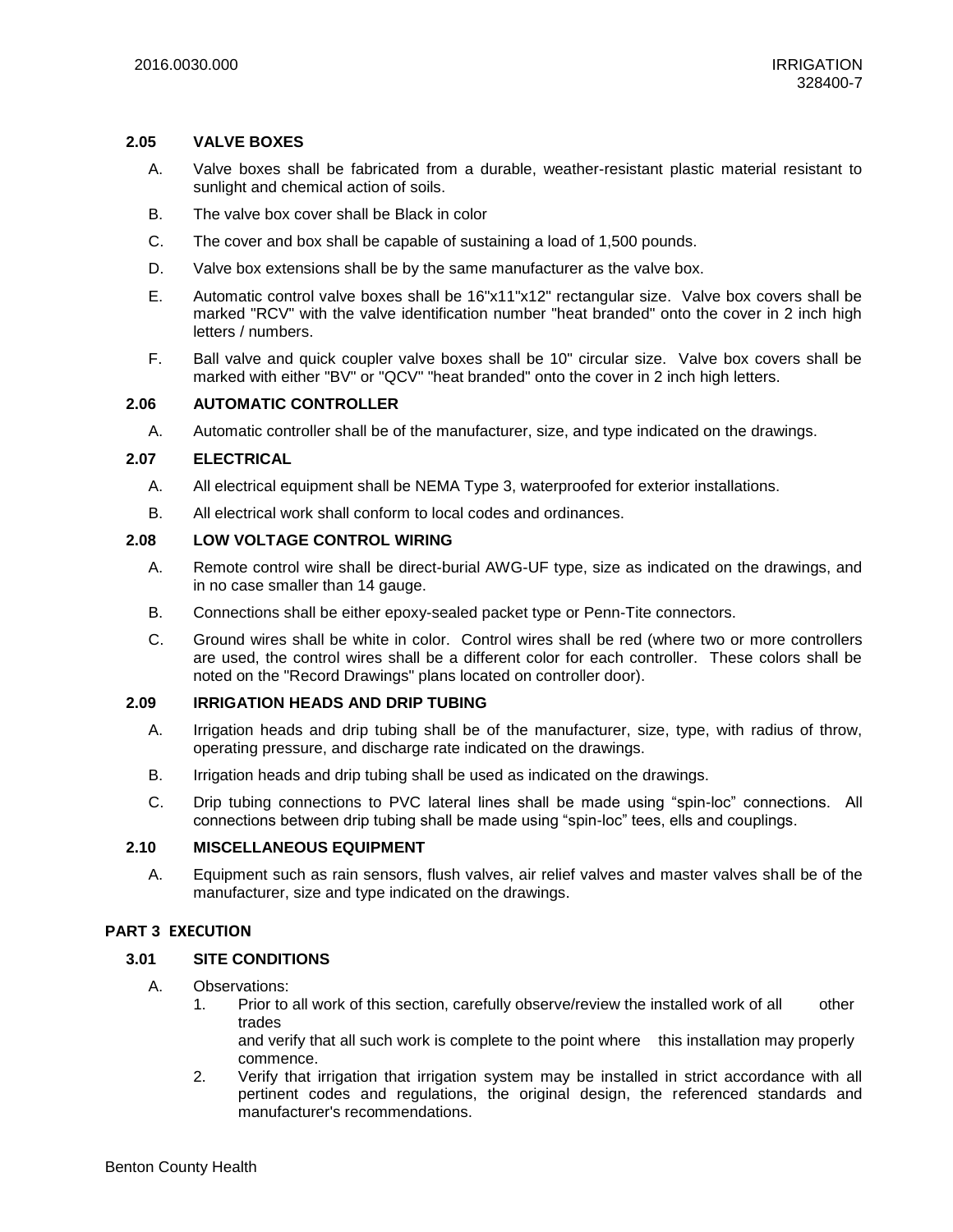- B. Discrepancies:
	- 1. In the event of discrepancy, immediately notify the Landscape Architect or Owner's authorized representative.
	- 2. Do not proceed with installation in areas of discrepancy until all discrepancies have been resolved.
- C. Grades:
	- 1. Before starting work, carefully check all grades to determine that work may safely proceed, keeping within the specified material depths with respect to finish grade.
	- 2. Final grades shall be accepted by the Engineer before work on this section will be allowed to begin.
- D. Field Measurements:
	- 1. Make all necessary measurements in the field to ensure precise fit of items in accordance with the original design. Contractor shall coordinate the installation of all irrigation materials with all other work.
	- 2. All scaled dimensions are approximate. The Contractor shall check and verify all size dimensions prior to proceeding with work under this section.
	- 3. Exercise extreme care in excavating and working near existing utilities. Contractor shall be responsible for damages to utilities which are caused by his operations or neglect.
- E. Diagrammatic Intent:
	- 1. The drawings are essentially diagrammatic. The size and location of equipment and fixtures are drawn to scale where possible. Provide offsets in piping and changes in equipment locations as necessary to conform with structures and to avoid obstructions or conflicts with other work at no additional expense to Owner.
- F. Layout:
	- 1. Prior to installation, the Contractor shall stake out all pressure supply lines, routing and location of sprinkler heads, valves, backflow preventer, and automatic controller.
	- 2. Layout irrigation system and make minor adjustments required due to differences between site and drawings. Where piping is shown on drawings under paved areas, but running parallel and adjacent to planted areas, install the piping in the planted areas.
- G. Water Supply:
	- 1. Connections to, or the installation of, the water supply shall be at the locations shown on the drawings. Minor changes caused by actual site conditions shall be made at no additional expense to Owner.
- H. Electrical Service:
	- 1. Connections to the electrical supply shall be at the locations shown on the drawings. Minor changes caused by actual site conditions shall be made at no additional expense to Owner.
	- 2. Contractor shall make electrical connections to the irrigation controller. Electrical power source to controller locations shall be provided by others.

### **3.02 TRENCHING**

- A. Excavations shall be straight with vertical sides, even grade, and support pipe continuously on bottom of trench. Trenching excavation shall follow layout indicated on drawings to the depths below finished grade and as noted. Where lines occur under paved area, these dimensions shall be considered below sub grade.
- B. Provide minimum cover of 18 inches on pressure supply lines 2  $\frac{1}{2}$  inches and smaller.
- C. Provide minimum cover of 18 inches for control wires.
- D. Provide minimum cover of 12 inches for non-pressure lines.
- E. Pipes installed in a common trench shall have a 4 inch minimum space between pipes.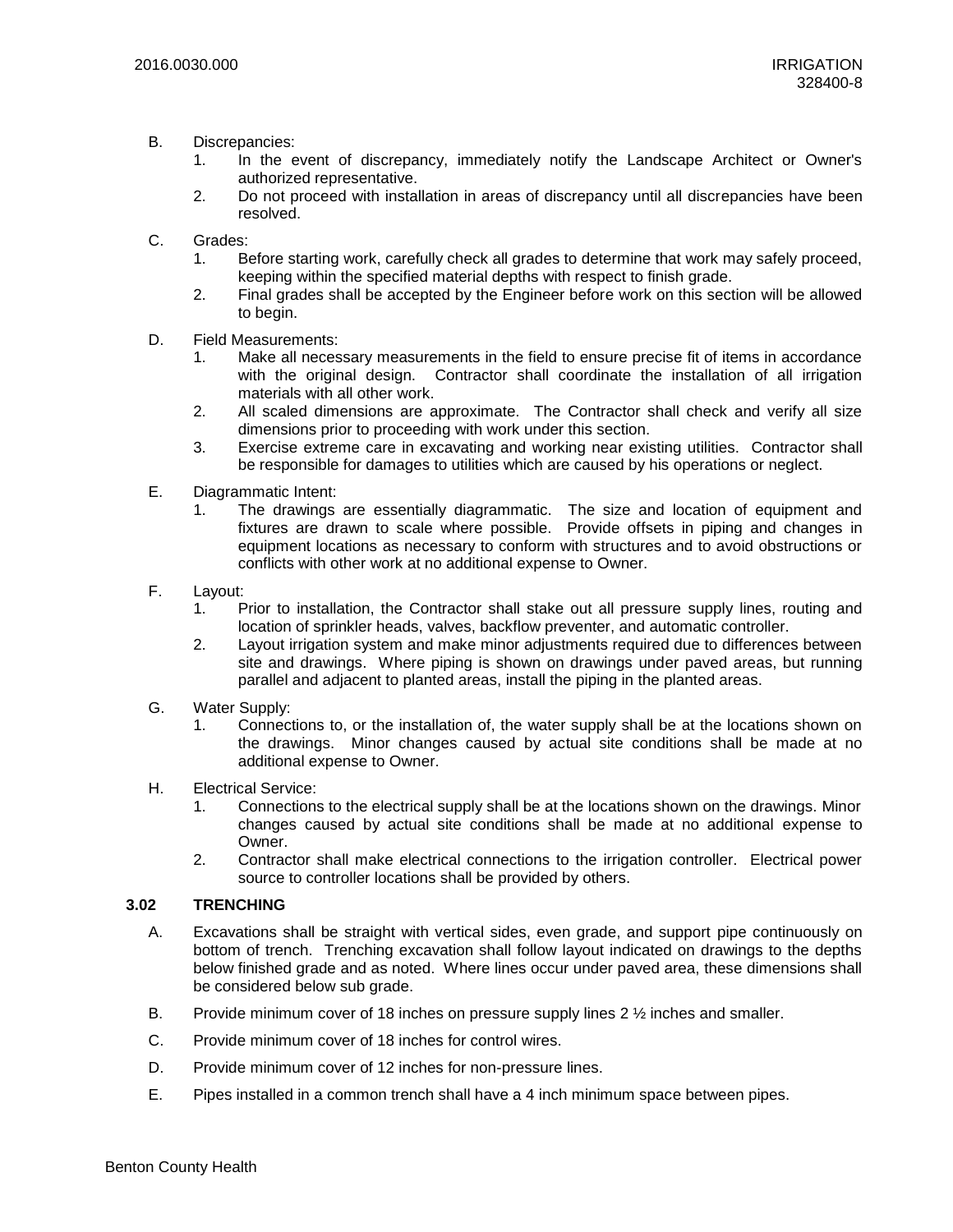#### **3.03 BACKFILLING**

- A. Backfill material on all lines shall be the same as adjacent soil free of debris, litter, and rocks over 1/2 inches in diameter.
- B. Backfill shall be tamped in 4-inch layers under the pipe and uniformly on both sides for the full width of the trench and the full length of the pipe. Backfill materials shall be sufficiently damp to permit thorough compaction, free of voids. Backfill shall be compacted to dry density equal to adjacent undisturbed soil and shall conform to adjacent grades.
- C. Flooding in lieu of tamping is not allowed.
- D. Under no circumstances shall truck wheels be used to compact backfill.
- E. Provide sand backfill a minimum of 6 inches over and under all piping under paved areas.

### **3.04 SLEEVING ON STRUCTURE**

- A. Irrigation pipe shall be placed on drainage mat where drainage mat is used.
- B. Irrigation pipe that is placed with no drainage mat shall have pressure treated 2x4 lumber spacers under piped. Attach pipe to PT lumber by galvanized pipe clamps and screwed with allweather screws.

#### **3.05 PIPING**

- A. Piping under existing pavement may be installed by jacking, boring, or hydraulic driving. No hydraulic driving is permitted under asphalt pavement.
- B. Cutting or breaking of existing pavement is not permitted.
- C. Carefully observe all pipe and fittings before installation, removing dirt, scale, burrs and reaming. Install pipe with all markings up for visual observation and verification.
- D. Remove all dented and damaged pipe sections.
- E. All lines shall have a minimum clearance of 6 inches from each other and 12 inches from lines of other trades.
- F. Parallel lines shall not be installed directly over each other.
- G. In solvent welding, use only the specified primer and solvent cement and make all joints in strict accordance with the manufacturer's recommended methods including wiping all excess solvent from each weld. Allow solvent welds at least 15 minutes setup time before moving or handling and 24 hours curing time before filling.
- H. PVC pipe shall be installed in a manner which will provide for expansion and contraction as recommended by the pipe manufacturer.
- I. Center load all plastic pipe prior to pressure testing.
- J. All threaded plastic-to-plastic connections shall be assembled using Teflon tape or Teflon paste.
- K. For plastic-to-metal connections, work the metal connections first. Use a non-hardening pipe dope an all threaded plastic-to-metal connections, except where noted otherwise. All plastic-tometal connections shall be made with plastic female adapters.

#### **3.06 CONTROLLER**

- A. The exact location of the controller shall be approved by the Landscape Architect or Owner's authorized representative before installation. The electrical service shall be coordinated with this location.
- B. The Irrigation Contractor shall be responsible for the final electrical hook up to the irrigation controller.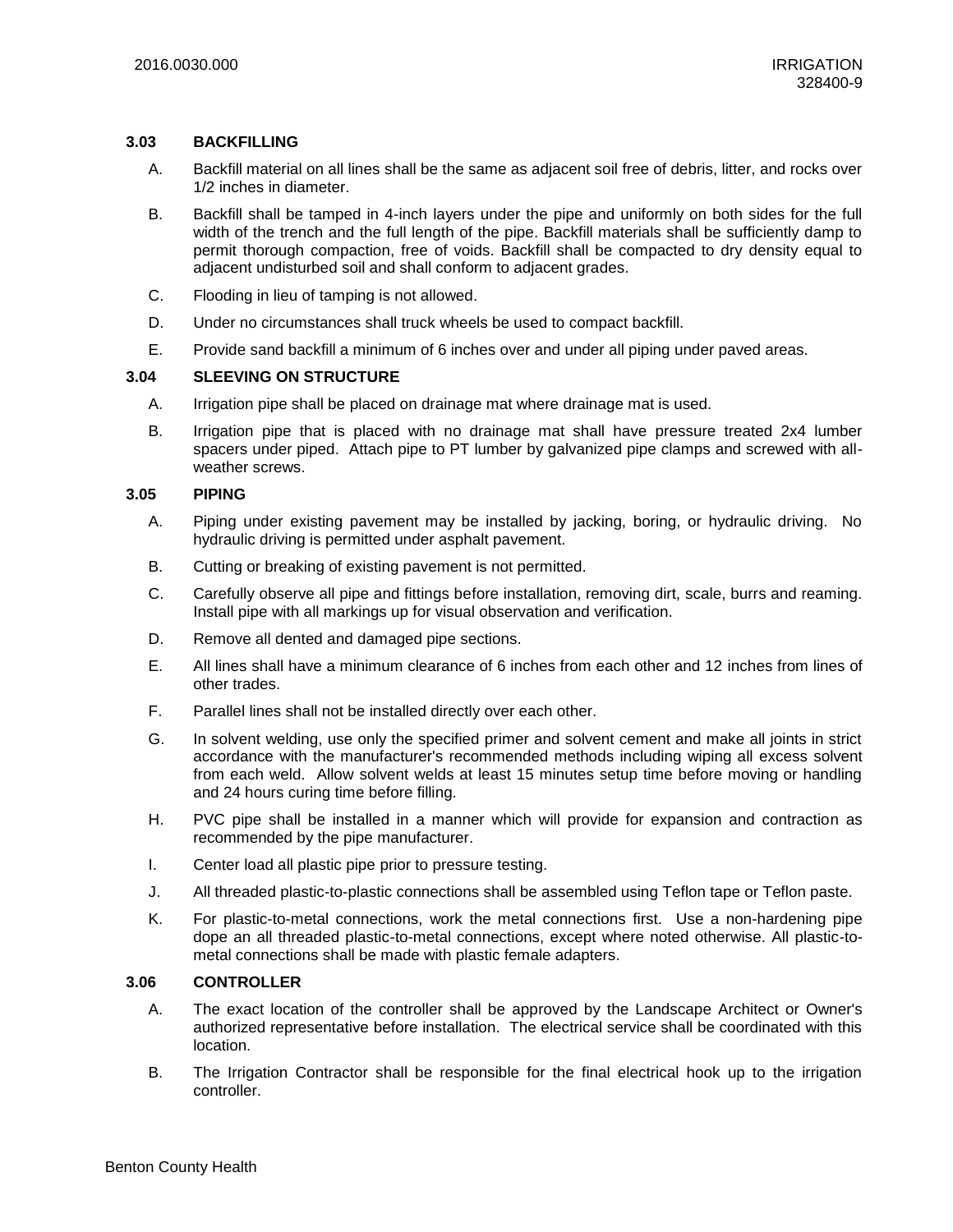C. The irrigation system shall be programmed to operate during the periods of minimal use of the design area.

### **3.07 CONTROL WIRING**

- A. Low voltage control wiring shall occupy the same trench and shall be installed along the same route as the pressure supply lines whenever possible.
- B. Where more than one wire is placed in a trench, the wiring shall be taped together in a bundle at intervals of 10 feet. Bundle shall be secured to the mainline with tape at intervals of 20 feet.
- C. All connections shall be of an approved type and shall occur in a valve box. Provide an 18 inch service loop at each connection.
- D. An expansion loop of 12 inches shall be provided at each wire connection and/or directional change, and one of 24 inches shall be provided at each remote control valve.
- E. A continuous run of wire shall be used between a controller and each remote control valve. Under no circumstances shall splices be used without prior approval.

### **3.08 VALVES**

- A. Automatic control valves, quick coupler, and gate valves are to be installed in the approximate locations indicated on the drawings.
- B. Valve shall be installed in shrub areas whenever possible.
- C. Install all valves as indicated in the detail drawings.
- D. Valves to be installed in valve boxes shall be installed one valve per box.

#### **3.09 VALVE BOXES**

- A. Valve boxes shall be installed in shrub areas whenever possible.
- B. Each valve box shall be installed on a foundation of 3/4 inch gravel backfill, 6" deep extending 6" beyond the perimeter of the box, minimum. Valve boxes shall be installed with their tops 1/2 inch above the surface of surrounding finish grade in lawn areas and 2 inches above finish grade in ground cover areas.

# **3.10 IRRIGATION HEADS AND DRIP TUBING**

- A. Irrigation heads and drip tubing shall be installed as indicated on the drawings.
- B. Spacing of heads and drip tubing shall not exceed maximum indicated on the drawings.
- C. Riser nipples shall be of the same size as the riser opening in the sprinkler body.

#### **3.11 MISCELLANEOUS EQUIPMENT**

- A. Install all assemblies specified herein according to the respective detail drawings or specifications, using best standard practices.
- B. Quick coupler valves shall be set approximately 12 inches from walks, curbs, header boards, or paved areas where applicable.
- C. Install devices such as rain sensors, freeze sensors, flush valves, air relief valves and master valves as indicated on the drawings and as recommended by the manufacturer.

### **3.12 FLUSHING THE SYSTEM**

- A. Prior to installation of irrigation heads, the valves shall be opened and a full head of water used to flush out the lines and risers.
- B. Irrigation heads shall be installed after flushing the system has been completed.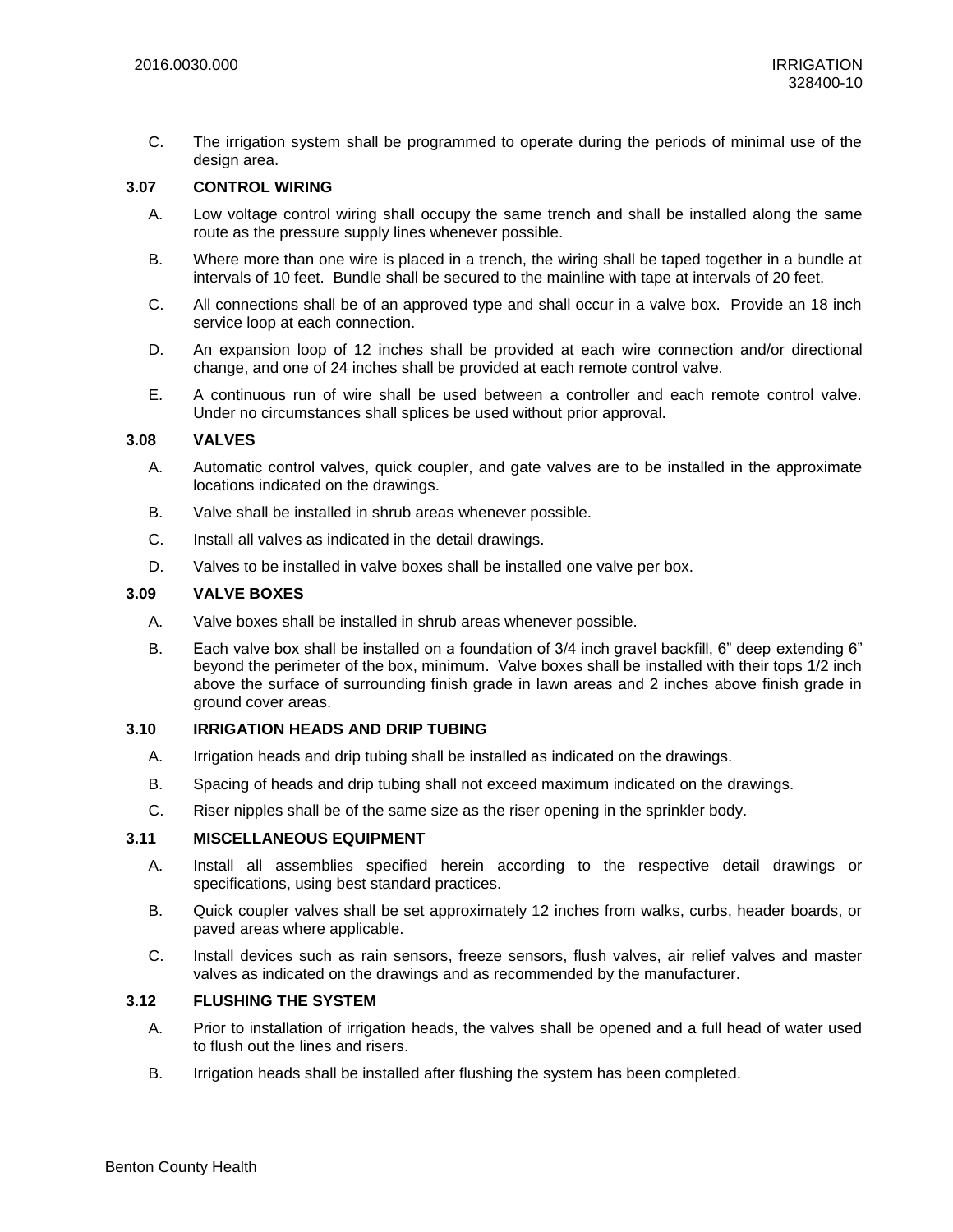#### **3.13 ADJUSTING THE SYSTEM**

- A. Contractor shall adjust valves, align heads, and check the coverage of each system prior to coverage test.
- B. If it is determined by the Landscape Architect or Owner's authorized representative that additional adjustments or nozzle changes will be required to provide proper coverage, all necessary changes or adjustments shall be made prior to any planting.
- C. The entire system shall be operating properly before any planting operations commence.
- D. Automatic control valves are to be adjusted so that the irrigation heads and drip tubing operate at the pressure recommended by the manufacturer.

### **3.14 TESTING AND OBSERVATION**

- A. Do not allow or cause any of the work of this section to be covered up or enclosed until it has been observed, tested and accepted by the Landscape Architect, Owner, and governing agencies.
- B. The Contractor shall be solely responsible for notifying the Landscape Architect, Owner, and governing agencies, a minimum of 48 hours in advance, where and when the work is ready for testing.
- C. When the sprinkler system is completed, the Contractor shall perform a coverage test of each system in its entirety to determine if the water coverage for the planted areas is complete and adequate in the presence of the Landscape Architect. Coverage test must be made prior to the installation of plant material.
- D. The Contractor shall furnish all materials and perform all work required to correct any inadequacies of coverage due to deviations from the plans, or where the system has been willfully installed as indicated on the drawings when it is obviously inadequate, without bringing this to the attention of the Landscape Architect. This test shall be accepted by the Landscape Architect and accomplished before starting any planting.
- E. Substantial Completion Observation will not commence without progress Record Drawings as prepared by the Irrigation Contractor.
- F. Substantial Completion Follow-up shall not commence without completed Record Drawings as prepared by the Irrigation Contractor.

### **3.15 MAINTENANCE**

A. During the maintenance period the Contractor shall adjust and maintain the irrigation system in a fully operational condition providing complete irrigation coverage to all intended plantings.

### **3.16 COMPLETION CLEANING**

A. Clean-up shall be made as each portion of the work progresses. Refuse and excess dirt shall be removed from the site, all walks and paving shall be broomed, and any damage sustained on the work of others shall be repaired to original conditions.

# **END OF SECTION**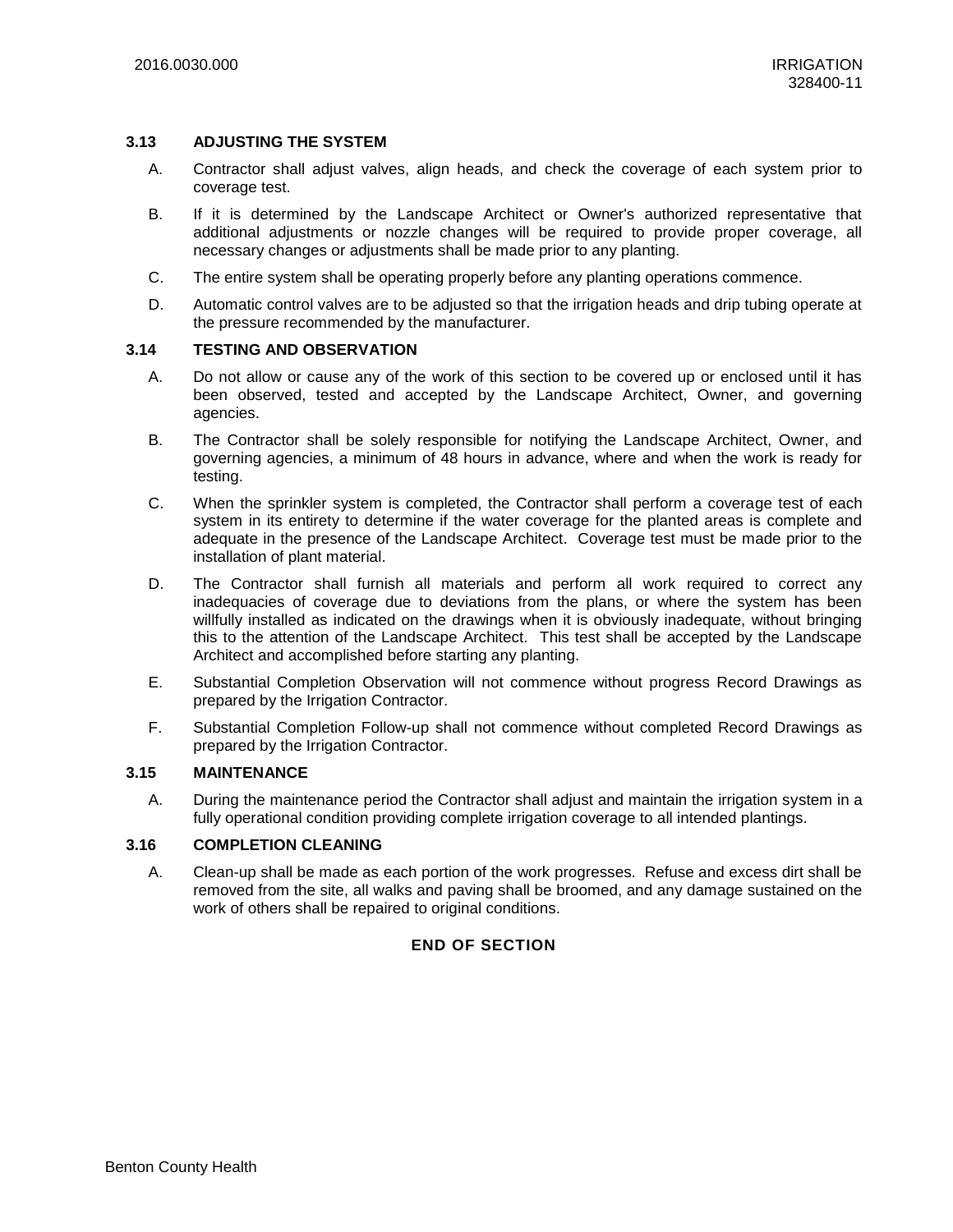# **SECTION 329300 PLANTING**

### **PART 1 GENERAL**

#### $1.1$ **SECTION INCLUDES**

- A. This Section includes the following: Furnishing trees, shrubs, perennials and ground covers. Preparing on-structure and on-grade vault planters and on-grade planting areas including soil, filter fabric, and drainage rock. Planting trees, shrubs, perennials and groundcovers including fertilizing, mulching, trimming, guying, and wrapping. Maintaining trees, shrubs, perennials and groundcovers.
- B. Related Sections: The following Sections contain requirements that relate to this Section:
- C. Final Acceptance will be acknowledged by the Owner when all landscape work is complete and acceptable. All landscape work shall be complete, healthy, clean, and acceptable to the Owner before Final Acceptance will be acknowledged

#### $1.2$ **RELATED DOCUMENTS**

- A. Drawings and general provisions of the Contract, including General and Supplementary Conditions and Division 1 Specification Sections, apply to this Section
- B. The following Sections contain requirements that relate to this Section:
	- 1. 129300 Site Furnishings
	- 2. 323224 Basalt Rubble
	- 3. 328400 Irrigation

#### $1.3$ **SUBMITTALS**

- A. General: Submit each item in this Article according to the Conditions of the Contract and Division 1 Specification Sections.
	- 1. 1/4 cubic foot, topsoil with composition analysis.
	- 2. 1 square foot of soil barrier.
	- 3. Mulch in labeled plastic bag.
	- 4. Compost in labeled plastic bag.
	- 5. 1 small bag of Pro-Grow Semi-Intense soil.
	- 6. 1 small bag of Pro-Grow Intensive soil.
- B. Product certificates signed by manufacturers certifying that their products comply with specified requirements.
	- 1. Manufacturer's certified analysis for standard products.
	- 2. Analysis for other materials by a recognized laboratory made according to methods established by the Association of Official Analytical Chemists, where applicable.
	- 3. Label data substantiating that plants, trees, shrubs, and planting materials comply with specified requirements.
- C. Material test reports from qualified independent testing agency indicating and interpreting test results relative to compliance of the following materials with requirements indicated.
	- 1. Analysis of imported topsoil.
- D. Qualification data for firms and persons specified in the "Quality Assurance" Article to demonstrate their capabilities and experience. Include lists of completed projects with project names and addresses, names and address of architects and owners, and other information specified.
- E. Planting schedule indicating anticipated dates and locations for each type of planting.
- F. Maintenance instructions recommending procedures to be established by Owner for maintenance of landscaping during an entire year. Submit before expiration of required maintenance periods.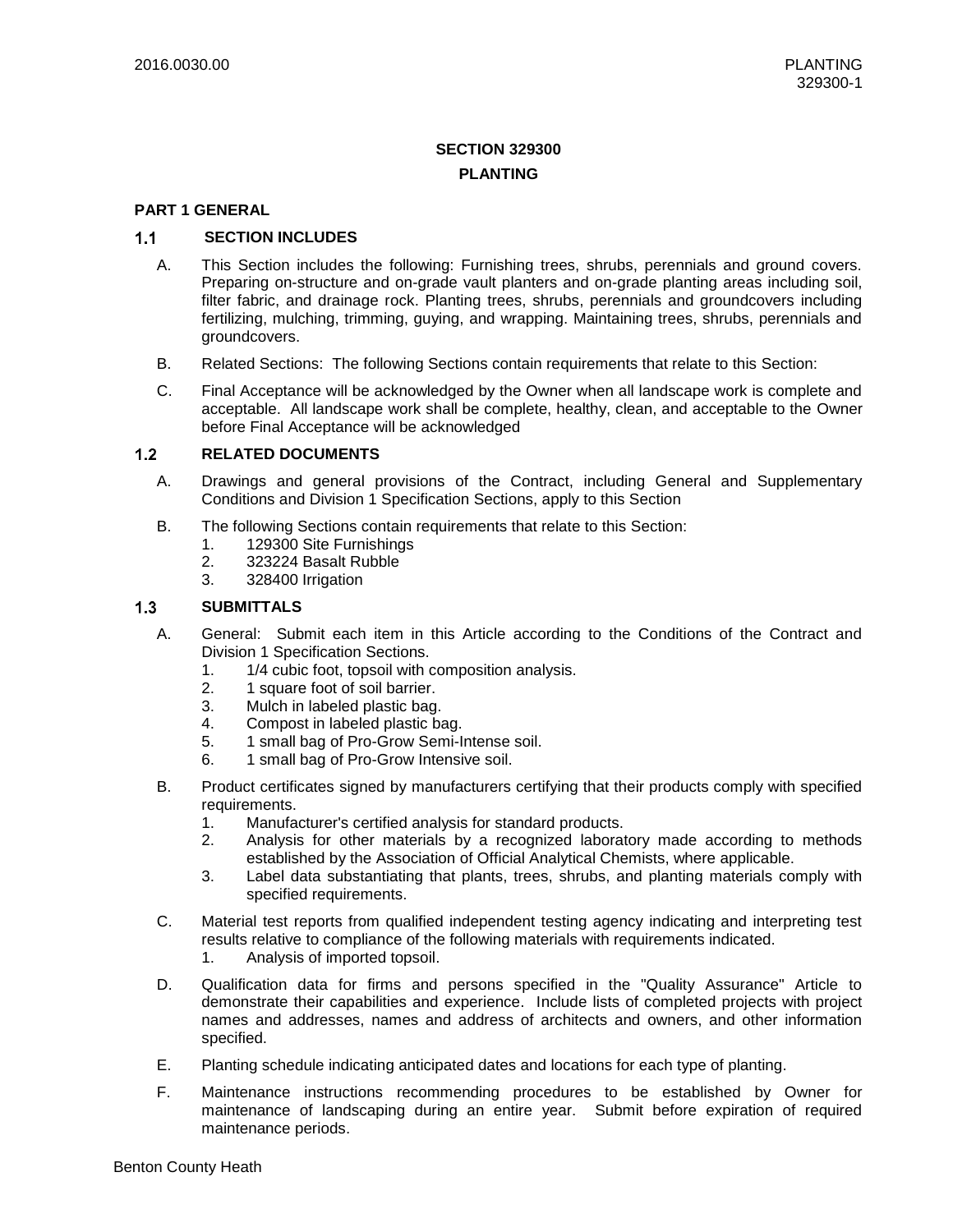#### $1.4$ **QUALITY ASSURANCE**

- A. General:Comply with applicable federal, state, county, and local regulations governing landscape materials and work.
- B. Installer Qualifications: Engage an experienced Installer who has completed landscaping work similar in material, design, and extent to that indicated for this Project and with a record of successful landscape establishment.
	- 1. Installer's Field Supervision: Require Installer to maintain an experienced full-time supervisor on the Project site during times that landscaping is in progress.
- C. Testing Agency Qualifications: To qualify for acceptance, an independent testing agency must demonstrate to Landscape Architect's satisfaction, based on evaluation of agency - submitted Criteria conforming to ASTM E 699, that it has the experience and capability to satisfactorily conduct the testing indicated without delaying the Work.
- D. Provide quality, size, genus, species, and variety of trees and shrubs indicated, complying with applicable requirements of ANSI Z60.1 "American Standard for Nursery Stock."
	- 1. Selection of trees and shrubs purchased under allowances will be made by Landscape Architect, who will tag stock at their place of growth before they are prepared for transplanting.
- E. Topsoil (stockpiled, Imported, Pro Grow Semi Intense, Water Quality Soil) Soil Mixture Analysis: Furnish a soil analysis made by a qualified independent soil-testing agency stating percentages of organic matter, inorganic matter (silt, clay, and sand), deleterious material, pH, and mineral and plant-nutrient content of sandy loam.
	- 1. Report suitability of imported topsoil mixture for growth of applicable planting material. State recommended quantities of nitrogen, phosphorus, and potash nutrients and any limestone, aluminum sulfate, or other soil amendments to be added to produce satisfactory topsoil.
- F. Measurements: Measure trees and shrubs according to ANSI Z60.1 with branches and trunks or canes in their normal position. Do not prune to obtain required sizes. Take caliper measurements 6 inches (150 mm) above ground for trees up to 4-inch (100-mm) caliper size, and 12 inches (300 mm) above ground for larger sizes. Measure main body of tree or shrub for height and spread; do not measure branches or roots tip-to-tip.
- G. Pre-installation Conference: Conduct conference at Project site to comply with requirements of Division 1 Section "Project Meetings."

#### $1.5$ **DELIVERY, STORAGE, AND HANDLING**

- A. Packaged Materials: Deliver packaged materials in containers showing weight, analysis, and name of manufacturer. Protect materials from deterioration during delivery and while stored at site.
- B. Trees, Shrubs, Perennials and Groundcovers: Deliver freshly dug trees and shrubs. Do not prune before delivery, except as approved by Architect. Protect bark, branches, and root systems from sunscald, drying, sweating, whipping, and other handling and tying damage. Do not bend or bind-tie trees or shrubs in such a manner as to destroy natural shape. Provide protective covering during delivery. Do not drop trees and shrubs during delivery. Provide perennials and groundcovers that are well rooted within their containers, do not provide perennials and groundcovers that have recently been upsized to a larger container.
- C. Handle balled and burlapped stock by the root ball.
- D. Deliver trees, shrubs, ground covers, and plants after preparations for planting have been completed and install immediately. If planting is delayed more than 6 hours after delivery, set planting materials in shade, protect from weather and mechanical damage, and keep roots moist.
	- 1. Set balled stock on ground and cover ball with soil, peat moss, sawdust, or other acceptable material.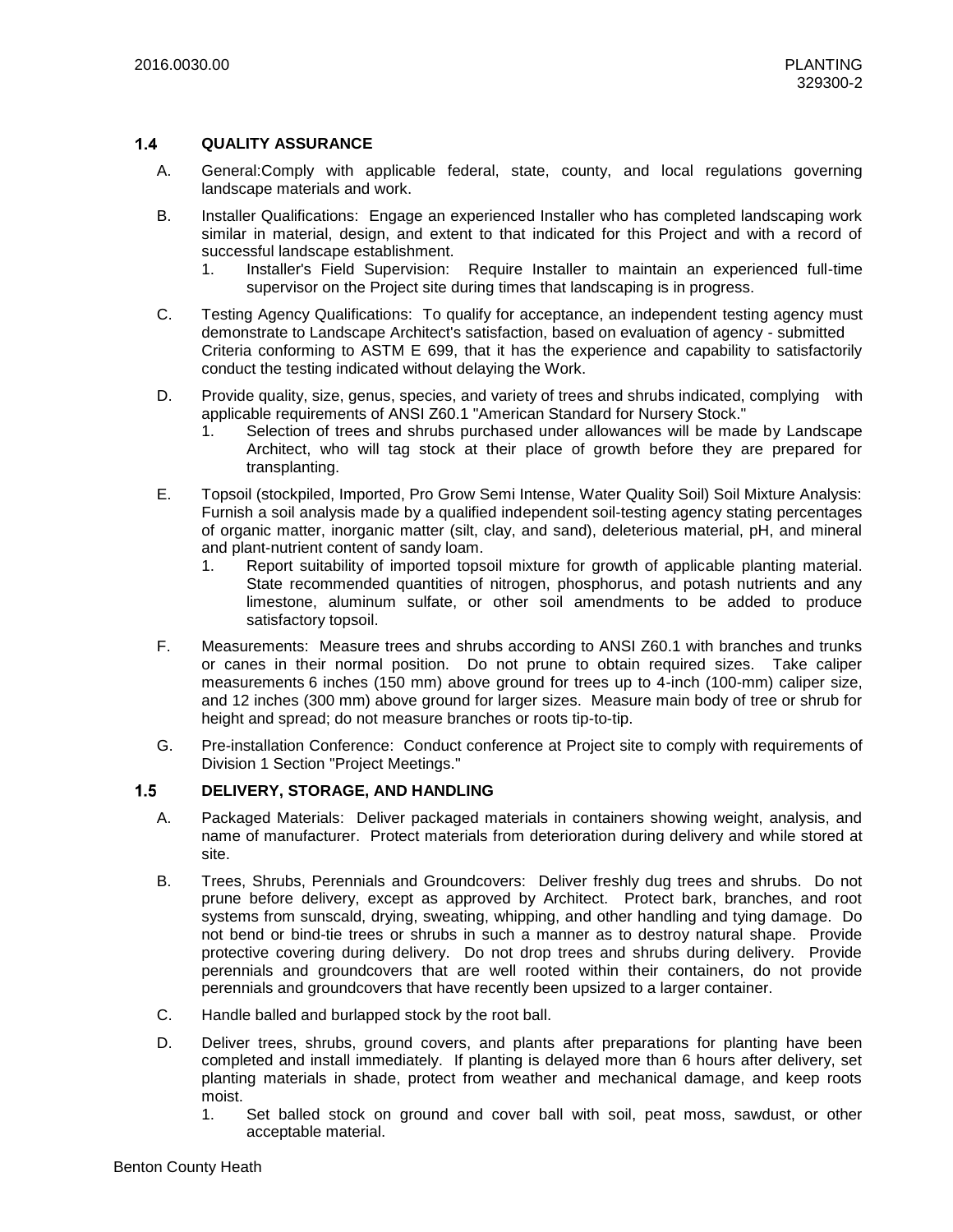- 2. Do not remove container-grown stock from containers before time of planting.
- 3. Water root systems of trees and shrubs stored on site with a fine-mist spray. Water as often as necessary to maintain root systems in a moist condition.

#### $1.6$ **PROJECT CONDITIONS**

- A. Utilities: Determine location of above grade and underground utilities and perform work in a manner, which will avoid damage. Hand excavate, as required. Maintain grade stakes until removal is mutually agreed upon by parties concerned.
- B. Excavation: When conditions detrimental to plant growth are encountered, such as rubble fill, adverse drainage conditions, or obstructions, notify Architect before planting.

#### $1.7$ **COORDINATION AND SCHEDULING**

- A. Coordinate installation of planting materials during normal planting seasons for each type of plant material required.
- B. Provide 48 hour written notice to Landscape Architect prior to delivery of plant material for approval.
- C. Provide 48 hour written notice to Landscape Architect for placement of plant material prior to plant pit excavation.

#### **WARRANTY**  $1.8$

- A. General Warranty: The special warranty specified in this Article shall not deprive the Owner of other rights the Owner may have under other provisions of the Contract Documents and shall be in addition to, and run concurrent with, other warranties made by the Contractor under requirements of the Contract Documents.
- B. Special Warranty: Warrant the following living planting materials for a period of one year after date of Substantial Completion, against defects including death and unsatisfactory growth, except for defects resulting from lack of adequate maintenance, neglect, or abuse by Owner, abnormal weather conditions unusual for warranty period, or incidents that are beyond Contractor's control.
	- 1. Trees.
	- 2. Shrubs.
	- 3. Perennials.
	- 4. Ground covers.
- C. Remove and replace dead planting materials immediately unless required to plant in the succeeding planting season.
- D. Replace planting materials that are more than 25 percent dead or in an unhealthy condition at end of warranty period.
- E. A limit of one replacement of each plant material will be required, except for losses or replacements due to failure to comply with requirements.
- F. One year from the Substantial Completion date, the landscape architect will perform a walk thru and determine final acceptance of the project.

#### $1.9$ **TREE AND SHRUB MAINTENANCE**

- A. Maintain trees and shrubs by pruning, cultivating, watering, weeding, fertilizing, restoring planting saucers, tightening and repairing stakes and guy supports, and resetting to proper grades or vertical position, as required to establish healthy, viable plantings. Spray as required to keep trees and shrubs free of insects and disease. Restore or replace damaged tree wrappings. Maintain trees and shrubs for the following period:
	- 1. Maintenance Period: 90 days following Substantial Completion.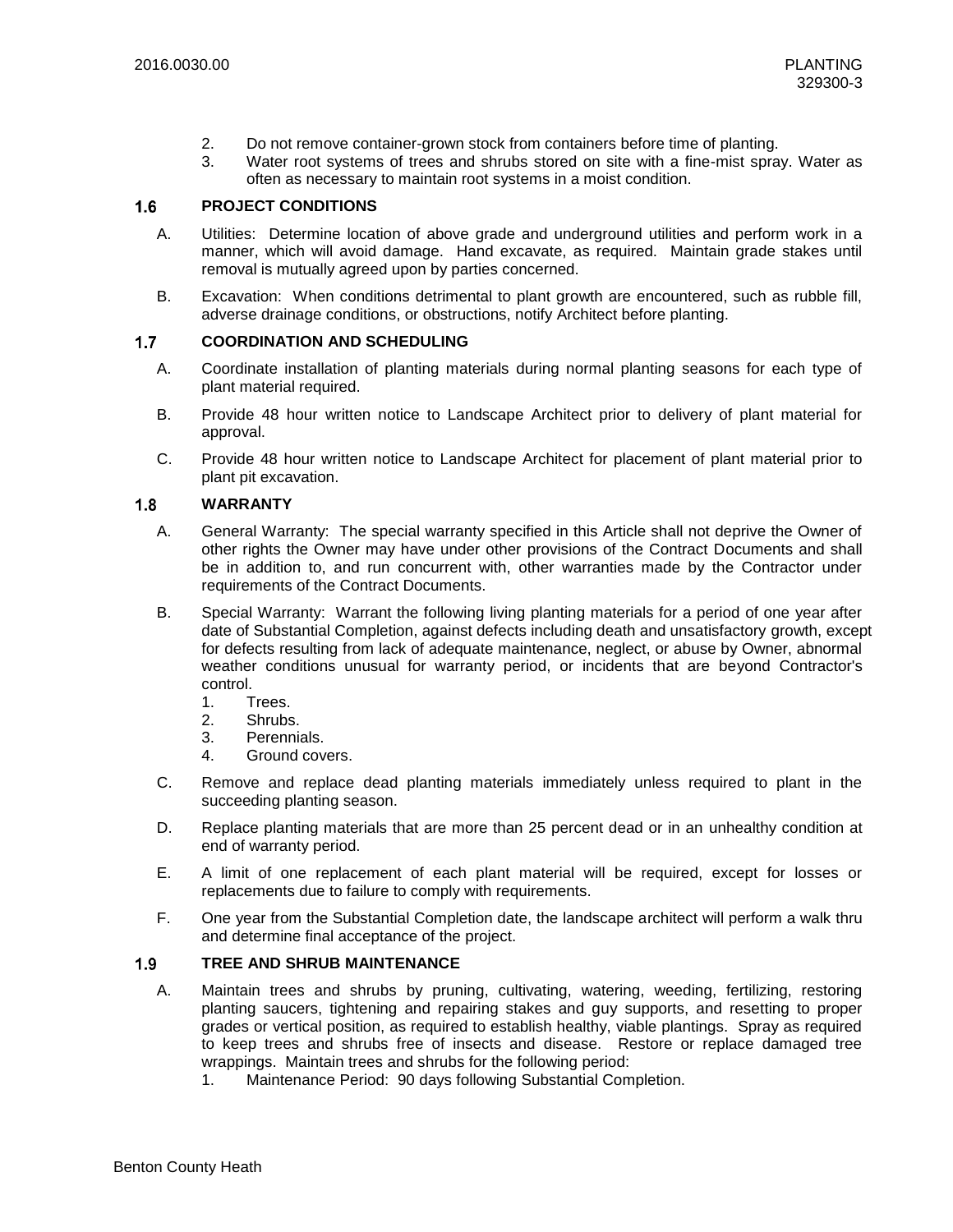#### $1.10$ **PERENNIAL AND GROUND COVER MAINTENANCE**

- A. Maintain perennial and ground cover plants by watering, weeding, fertilizing, and other operations as required to establish health, viable plantings for the following period:
	- 1. Maintenance Period: 90 days following Substantial Completion.

### **PART 2 PRODUCTS**

#### $2.1$ **TREE AND SHRUB MATERIAL**

- A. General: Furnish nursery-grown trees and shrubs conforming to ANSI Z60.1, with healthy root systems developed by transplanting or root pruning. Provide well-shaped, fully branched, healthy, vigorous stock free of disease, insects, eggs, larvae, and defects such as knots, sunscald, injuries, abrasions, and disfigurement.
- B. Grade: Provide trees and shrubs of sizes and grades conforming to ANSI Z60.1 for type of trees and shrubs required. Trees and shrubs of a larger size may be used if acceptable to Architect, with a proportionate increase in size of roots or balls.
- C. Label at least 1 tree and 1 shrub of each variety and caliper with a securely attached, waterproof tag bearing legible designation of botanical and common name.

#### $2.2$ **SHADE TREES**

- A. Provide trees of height and caliper indicated.
- B. Shade Trees: Multi-stem trees well-balanced crown, and intact leader, of height and caliper indicated.
	- 1. Branching Height: 1/2 of tree height.
- C. Provide balled and burlapped trees.
	- 1. Container-grown trees will be acceptable in lieu of balled and burlapped trees subject to meeting ANSI Z60.1 limitations for container stock.

#### $2.3$ **DECIDUOUS SHRUBS**

- A. Form and Size: Deciduous shrubs with not less than the minimum number of canes required by and measured according to ANSI Z60.1 for type, shape, and height of shrub.
- B. Provide balled and burlapped deciduous shrubs.
- C. Container-grown deciduous shrubs will be acceptable in lieu of balled and burlapped deciduous shrubs subject to meeting ANSI Z60.1 limitations for container stock.

#### $2.4$ **BROADLEAF EVERGREENS**

- A. Form and Size: Normal-quality, well-balanced, broadleaf evergreens, of type, height, spread, and shape required, conforming to ANSI Z60.1.
- B. Provide balled and burlapped broadleaf evergreens.
	- 1. Container-grown broadleaf evergreens will be acceptable in lieu of balled and burlapped broadleaf evergreens subject to meeting ANSI Z60.1 limitations for container stock.

#### $2.5$ **PERENNIALS AND GROUND COVERS**

A. Provide perennials and ground covers and plants established and well rooted in removable containers or integral peat pots and with not less than the minimum number and length of runners required by ANSI Z60.1 from the pot size indicated.

#### $2.6$ **TOPSOIL FOR ON-GRADE PLANTINGS**

A. Topsoil (Stockpiled and Imported): ASTM D 5268, pH range of 5.5 to 7, 4 percent organic material minimum, free of stones 1 inch (25 mm) or larger in any dimension, and other extraneous materials harmful to plant growth.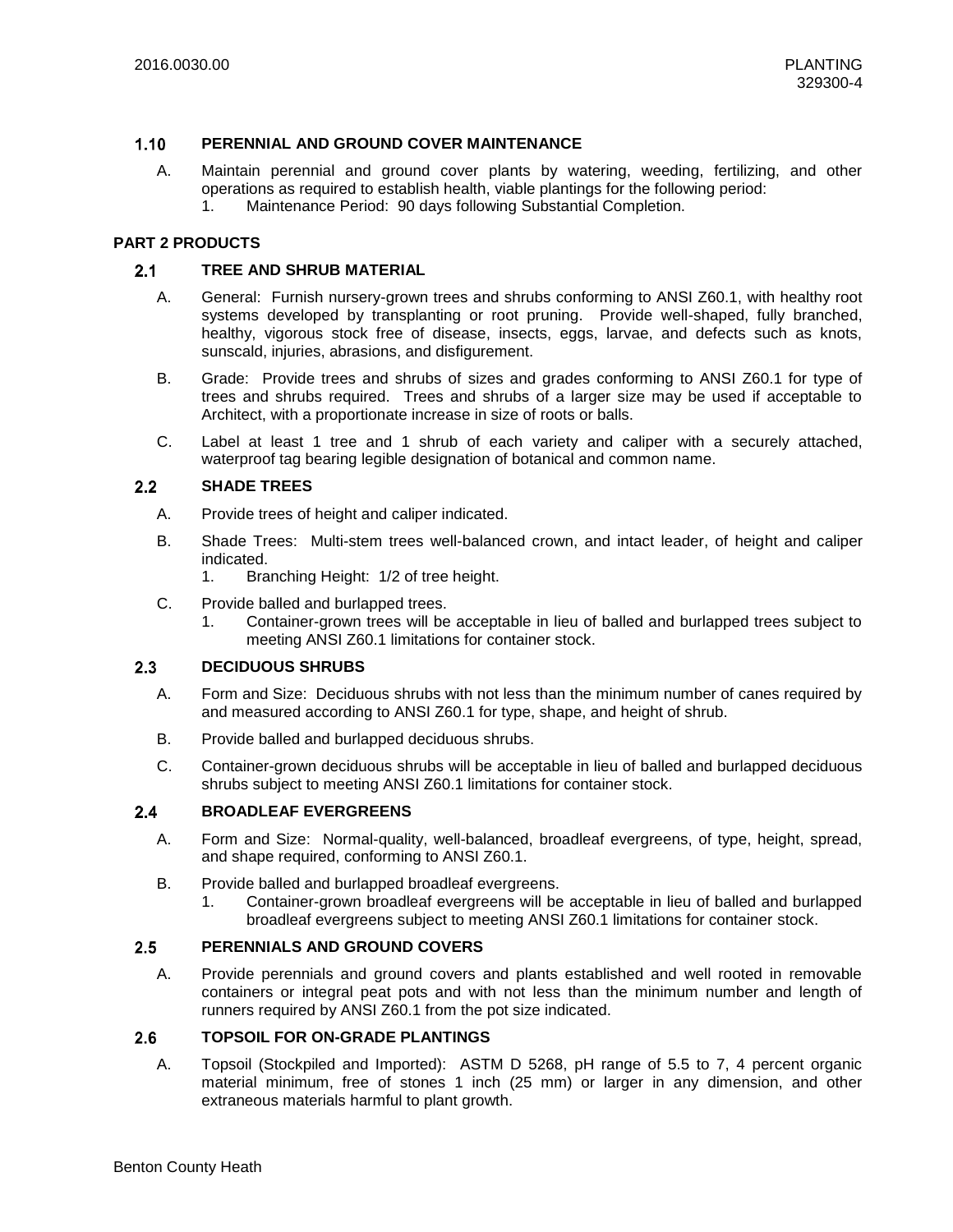1. Topsoil Source: Reuse surface soil stockpiled on the site. Verify suitability of surface soil to produce topsoil-meeting requirements and amend when necessary. Supplement with imported topsoil when quantities are insufficient. Clean imported topsoil of roots, plants, sods, stones, clay lumps, and other extraneous materials harmful to plant growth.

#### $2.7$ **SOIL AMENDMENTS**

- A. Limestone: Add percentages of carbonates, calcium, and magnesium when required.
- B. Lime: ASTM C 602, Class T, agricultural limestone containing a minimum 80 percent calcium carbonate equivalent, with a minimum 99 percent passing a No. 8 (2.36 mm) sieve and a minimum 75 percent passing a No. 60 (250 micrometer) sieve.
	- 1. Provide lime in the form of dolomitic limestone.
- C. Aluminum Sulfate: Commercial grade, unadulterated.
- D. Loam:Sandy/Silty native river loam free of rock, clay, cloddy debris, roots, weeds, and other extraneous material.
- E. Vermiculite: Horticultural vermiculite, soil amendment grade.
- F. Peat Humus: For acid-tolerant trees and shrubs, provide moss peat, with a pH range of 3.2 to 4.5, coarse fibrous texture, medium-divided sphagnum moss peat or reed-sedge peat.
- G. Organic Soil Amendment: Well-rotted compost used as a growing medium for commercially grown mushrooms; free of toxic substances, stones, sticks, soil, weed seed, and material harmful to plant growth.
- H. Herbicides: EPA registered and approved, of type recommended by manufacturer.
- I. Water: Potable.

#### $2.8$ **FERTILIZER**

- A. Bonemeal: Commercial, raw, finely ground; minimum of 4 percent nitrogen and 20 percent phosphoric acid.
- B. Superphosphate: Commercial, phosphate mixture, soluble; minimum of 20 percent available phosphoric acid.
- C. Slow-Release Fertilizer: Osmacote or approved equal.
	- 1. Composition: Nitrogen, phosphorous, and potassium in amounts recommended in soil reports from a qualified soil-testing agency.

#### $2.9$ **SOIL FOR ALL ON-STRUCTURE PLANTINGS (POTS AND PLANTERS)**

- A. Pro-Grow Semi Intensive
- B. Plant Container Soils
	- 1. ProGrow Intensive Roof Top Media

#### $2.10$ **MULCHES**

- B. Organic Compost Mulch: Free from deleterious materials and suitable as a top dressing of trees and shrubs, consisting of one of the following:
	- 2. Hemlock Bark 2" depth
		- a. Type: Fine Compo-Stuff
		- b. Size: 5/8" dust
		- c. Color: black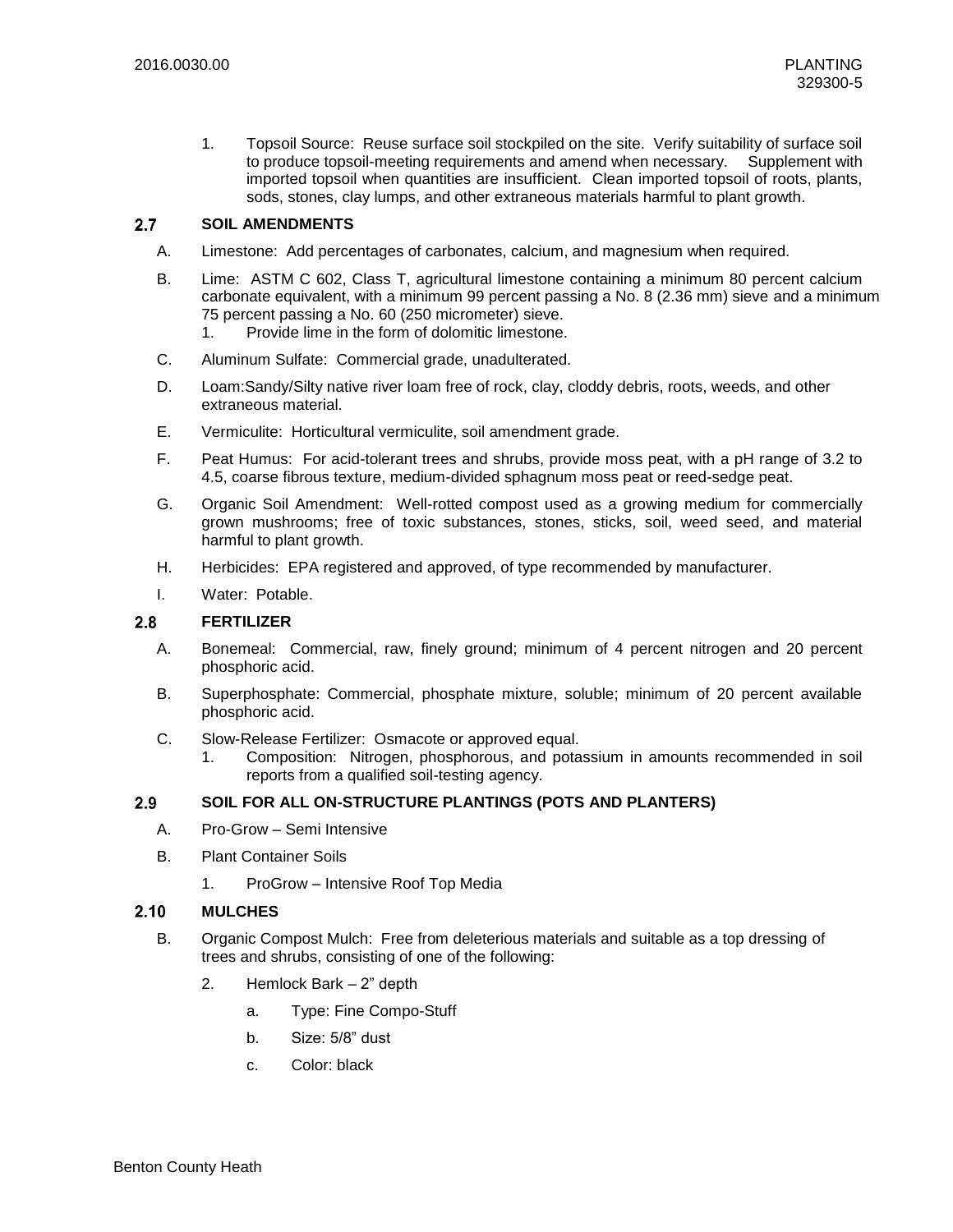#### $2.11$ **PESTICIDES**

- B. General: Pesticide registered and approved by EPA, acceptable to authorities having jurisdiction, and of type recommended by manufacturer for each specific problem and as required for Project conditions and application. Do not use restricted pesticides unless authorized in writing by authorities having jurisdiction.
- C. Pre-Emergent Herbicide (Selective and Non-Selective): Effective for controlling the germination or growth of weeds within planted areas at the soil level directly below the mulch layer.
- D. Post-Emergent Herbicide (Selective and Non-Selective): Effective for controlling weed growth that has already germinated.

#### $2.12$ **TREE STABILIZATION MATERIALS**

- B. Stakes and Guys:
	- 2. Upright and Guy Stakes: Rough-sawn, sound, new softwood with specified without wood pressure-preservative treatment, free of knots, holes, cross grain, and other defects, 2 by-2-inch nominal by length indicated, pointed at one end.
	- 3. Guys and Tie Wires: ASTM A 641/A 641M, Class 1, galvanized-steel wire, two-strand, twisted, 0.106 inch in diameter.
	- 4. "VIT Cinch Tie" or Equivalent

#### **MISCELLANEOUS PRODUCTS**  $2.13$

- B. Antidesiccant: Water-insoluble emulsion, permeable moisture retarder, film forming, for trees and shrubs. Deliver in original, sealed, and fully labeled containers and mix according to manufacturer's written instructions.
- C. Burlap: Non-synthetic, biodegradable.
- D. Mycorrhizal Fungi: Dry, granular inoculant containing at least 5300 spores per lb (0.45 kg) of vesicular-arbuscular mycorrhizal fungi and 95 million spores per lb (0.45 kg) of ectomycorrhizal fungi, 33 percent hydrogel, and a maximum of 5.5 percent inert material.

### **PART 3 EXECUTION**

#### $3.1$ **EXAMINATION**

- A. Examine areas to receive landscaping for compliance with requirements and for conditions affecting performance of work of this Section. Do not proceed with installation until unsatisfactory conditions have been corrected.
- B. Verify that waterproof membrane at each planter locater over building structure has been hydrostatic tested and is acceptable to Contracting Officer prior to placing landscape products in this Specification section.
- C. Planting shall occur only in areas where an irrigation system has been installed and functioning. Provide supplanted and manual water as needed where irrigation system is not to be provided.

#### $3.2$ **WORK AT PLANTER VAULTS LOCATED ON PT SLAB**

- A. Take all precautions while executing work in planters necessary to prevent damage to waterproof membrane and protection board. Repair any resulting damage to satisfaction of Contracting Officer.
- B. Place drainage gravel to uniform minimum depth of 2".
- C. Place soil barrier over drainage gravel where contact with soil occurs. Lap joints 18" minimum, and lap 12" minimum vertical wall surface.
- D. Placement of Topsoil (Pro-Grow Mixture)
	- 1. Place prepared soil mix carefully over the soil barrier in 6" maximum lifts.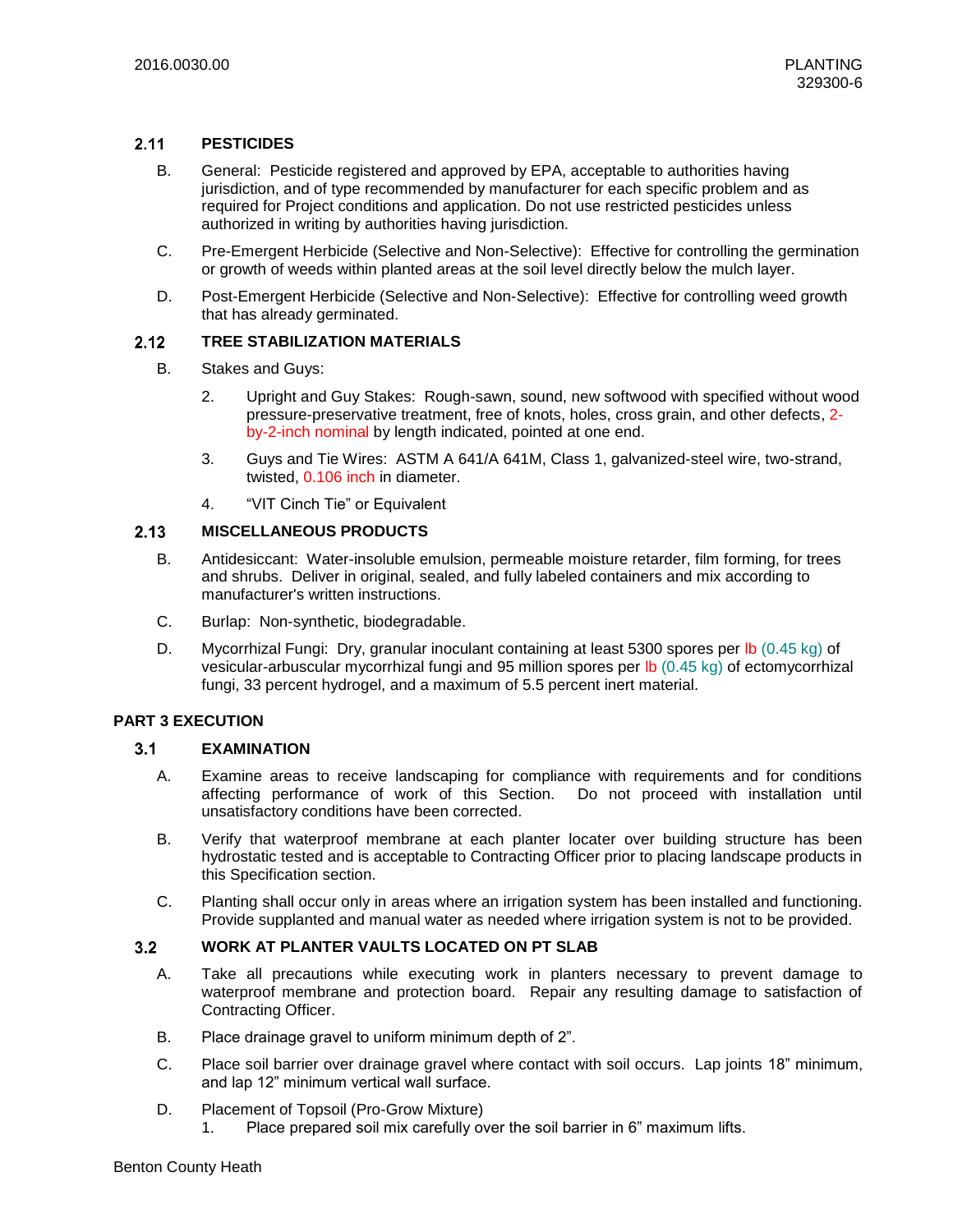- 2. Settle each lift individually by mist watering and light rolling. Water jetting shall not be permitted.
- 3. Method of placement will be at the option of the Contractor. Review method with Contracting Officer prior to proceeding with placement.
- 4. Placement shall be accomplished in a manner as to prevent the separation of soil mix ingredients.
- E. Drainage: Notify Architect if subsoil conditions evidence unexpected water seepage or retention in tree or shrub pits.
- F. Fill excavations with water and allow to percolate out, before placing setting layer and positioning trees and shrubs.

#### **ON-GRADE PLANT BED PREPARATION**  $3.3$

- A. Loosen subgrade of planting bed areas to a minimum depth of 12 inches. Remove stones larger than 1 inch in any dimension and sticks, roots, rubbish, and other extraneous materials.
- B. Spread planting soil mixture to depth required to meet thickness, grades, and elevations shown, after light rolling and natural settlement. Place approximately 1/2 the thickness of planting soil mixture required. Work into top of loosened sub grade to create a transition layer and then place remainder of planting soil mixture.
- C. Till soil in beds to a minimum depth of 8 inches and mix with specified soil amendments and fertilizers.

#### **PLANTING TREES AND SHRUBS (ON PT SLAB AND ON-GRADE)**  $3.4$

- A. Set balled and burlapped stock plumb and in center of pit or trench with top of ball raised above adjacent finish grades as indicated.
	- 1. Place stock on setting layer of compacted planting soil.
	- 2. Remove burlap and wire baskets from tops of balls and partially from sides, but do not remove from under balls. Remove pallets, if any, before setting. Do not use planting stock if ball is cracked or broken before or during planting operation.
	- 3. Place backfill around ball in layers, tamping to settle backfill and eliminate voids and air pockets. When pit is approximately 1/2 backfilled, water thoroughly before placing remainder of backfill. Repeat watering until no more is absorbed. Water again after placing and tamping final layer of backfill.
- B. Set container-grown stock plumb and in center of pit or trench with top of ball raised above adjacent finish grades as indicated.
	- 1. Carefully remove containers so as not to damage root balls.
	- 2. Place stock on setting layer of compacted planting soil.
	- 3. Place backfill around ball in layers, tamping to settle backfill and eliminate voids and air pockets. When pit is approximately 1/2 backfilled, water thoroughly before placing remainder of backfill. Repeat watering until no more is absorbed. Water again after placing and tamping final layer of backfill.
- C. Dish and tamp top of backfill to form a 3-inch-high mound around the rim of the pit. Do not cover top of root ball with backfill.
- D. Wrap trees of 2-in caliper and larger with trunk-wrap tape. Start at base of trunk and spiral cover trunk to height of first branches. Overlap wrap, exposing half the width, and securely attach without causing girdling. Inspect tree trunks for injury, improper pruning, and insect infestation and take corrective measures required before wrapping.
- E. Prior to planting Bamboo, identify where Bamboo barrier will need to be placed with the project Landscape Architect. Barrier within planters and on-grade situations shall be a minimum of 2 feet in depth and 3 feet where possible.